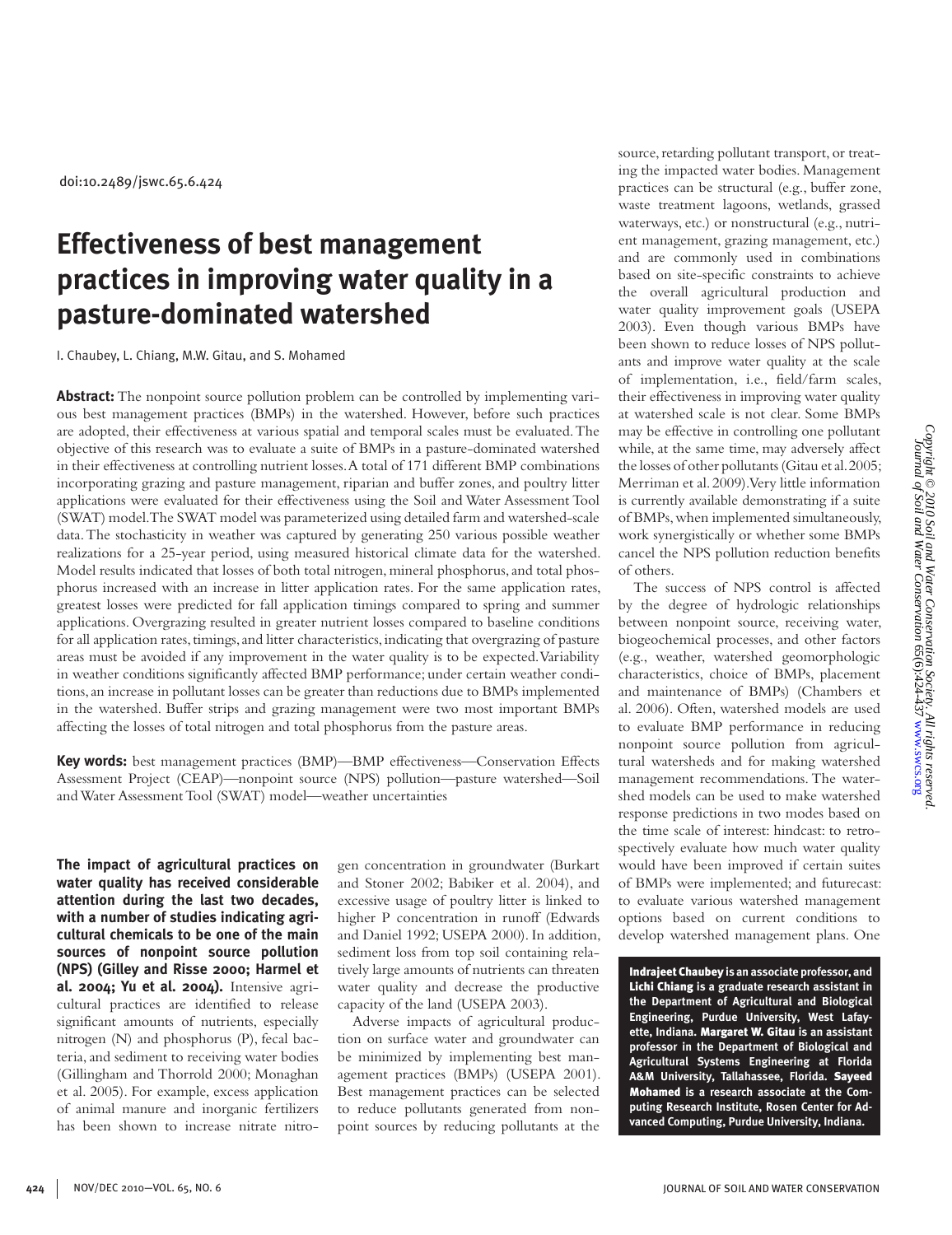of the limitations of the model applications in a futurecast mode is that certain assumptions about the future weather conditions are required. Many studies have indicated that water quality can be affected by weather. For example, increasing temperature in winter was related to increasing sediment and nutrient losses due to greater runoff (Bouraoui et al. 2004), and precipitation was shown to affect the nutrient losses (Chambers et al. 2006). Considering uncertainty in future weather conditions can help set realistic expectations for BMP performance in improving water quality (SWCS 2006; Garbretch et al. 2006; Garbretch 2008).

The objectives of this research were to (1) evaluate the effectiveness of various structural and nonstructural BMPs in improving water quality at the watershed scale, (2) quantify interactions among BMPs in reducing pollutants of concern, and (3) evaluate impacts of uncertainty in weather conditions on water quality improvement in a pasture-dominated watershed. This study is a part of the Conservation Effects Assessment Project (CEAP) to evaluate watershed-scale performance of agricultural BMPs at improving water quality. A total of 171 BMP scenarios consisting of three different grazing management options (no grazing, optimum grazing, and overgrazing), three different filter strips (0, 15, and 30 m [0, 49.2, and 98.4 ft]) and 19 different nutrient management options were evaluated.

#### Materials and Methods

**Study Area.** This study was conducted in the Lincoln Lake CEAP watershed, a 32 km2 (7,907 ac) agricultural watershed within the Illinois River Basin located in northwest Arkansas and eastern Oklahoma (figure 1). To improve the water quality in the Illinois River, the Oklahoma Water Resources Board has implemented a total phosphorus concentration limit of  $0.037$  mg  $L^{-1}$  at the Oklahoma/Arkansas state boundary (OWRB 2010). The measured total phosphorus (TP) concentration at the Illinois River near the Arkansas-Oklahoma border was about 0.4 mg  $L^{-1}$  (Green and Haggard 2001).

Moores Creek and Beatty Branch are the two major tributaries in the Lincoln Lake watershed, representing 21 and 11 km<sup>2</sup> (5,189) and 2,718 ac) of the watershed area, respectively. The watershed has a mixed land use with pasture, forest, urban residential, urban commercial, and water representing 35.8%, 48.6%, 11.9%, 1.5%, and 2.2% of the watershed area, respectively (figure 1). The pasture land-use area has decreased from 43% to 36%, primarily due to increasing urbanization in the watershed since 1994 (Gitau et al. 2010). Pasture fields in the watershed have numerous poultry, beef, and dairy cattle production facilities. Excessive litter and manure application for perennial forage grass production in the watershed have been shown to increase surface and groundwater pollution due to increasing losses of sediment, nutrients, and pathogens (Edwards et al. 1996). Since 1994, BMPs implemented in the watershed have increased from 1% to 34% of the watershed area, representing 53% of total pasture areas in the watershed in 2004.

0.5 1 2 3 km

Missouri

Arkansas Mississippi

Gauging stations

**Streams** 

Legend

Land use

Forest Pasture Urban Water

Beatty Branch

N

Louisiana

Oklahoma

**Oklahoma** 

Flow and water quality monitoring have been performed at various sites in the watershed since 1991, funded by the Arkansas Soil and Water Conservation Commission (now Arkansas Natural Resources Commission) and the US Environmental Protection Agency (USEPA) through various projects in the watershed. Location of stream flow and water quality monitoring along with the watershed are described by Gitau et al. (2010). At all the sites, stream flow was monitored continuously using a pressure transducer to measure flow depth and depth-discharge relationships at each site. Water quality data for sediment, N, and P were collected separately during storm and base flow conditions. Flow-weighted composite samples were collected during each storm event using an autosampler. Water quality during base flow conditions was quantified by collecting grab samples every two weeks. All water samples were analyzed using standard methods of analyses. Details of flow and water quality monitoring are provided by Vendrell et al. (1997; 2001) and Nelson et al. (n.d.).

*Soil and Water Assessment Tool Model Description and Input Data Preparation.*  The Soil and Water Assessment Tool (SWAT) model was used to evaluate the impacts of various BMPs on water quality improvement in the watershed. The model can predict long-term impacts of land management on water, sediment, and agricultural chemi-

Figure 1 Location of Beatty Branch, Moores Creek, land-use distribution and the gauging stations in the Lincoln Lake watershed.

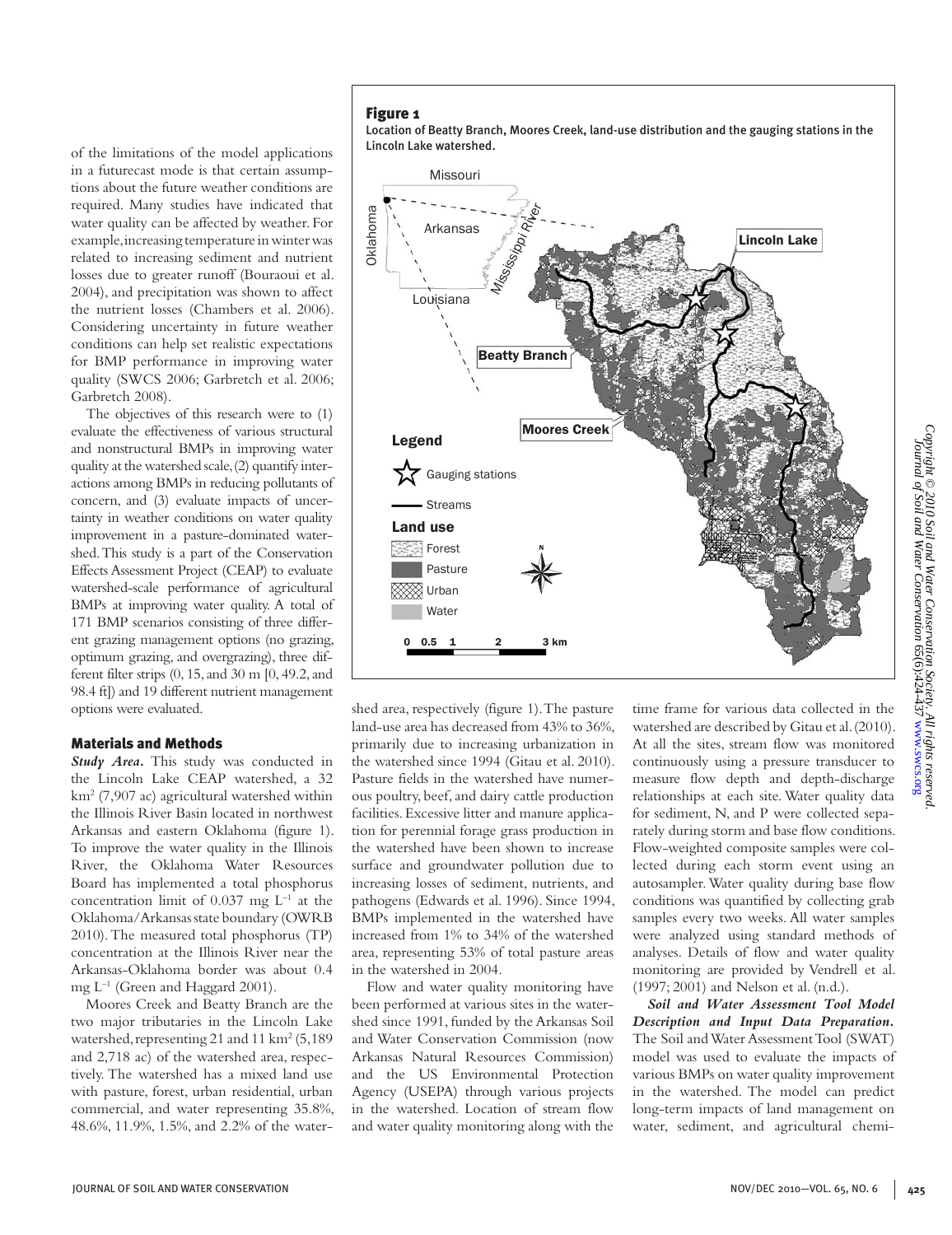cal yields at different scales in a complex watershed (Arnold et al. 1998). The major components of the SWAT model are climate, hydrologic cycle, sediment, nutrients, pesticide, bacteria, plants, and management. The SWAT model has been widely used to quantify the water quality impacts of various management decisions at various spatial scales, ranging from field and farm level (Gitau et al. 2008; Gollamudi et al. 2007; Maski et al. 2008; Srivastava et al. 2007) to large watersheds (Green et al. 2006; Quansah et al. 2008; White and Chaubey 2005) and at various temporal scales, ranging from daily to several decades (Heathman et al. 2009; Renschler and Lee 2005). More than 250 peer-reviewed journal articles have been published demonstrating the SWAT applications on sensitivity analyses, model calibration, hydrologic analyses, pollutant load assessment, and climate change impacts on hydrology and pollutant losses (Gassman et al. 2007). The SWAT model is currently being applied in many of the USDA CEAP watersheds to evaluate the watershed response under various BMP implementation conditions (Harmel et al. 2008; Heathman et al. 2008).

The major geographic information system input files for the SWAT model were the digital elevation model at 30 m (98.4 ft) resolution (USGS 2004), land use and land cover at 28.5 m (93.5 ft) resolution (CAST 2004), and SSURGO soil data. Based on the digital elevation model and specification of streams and inlet/outlet, the SWAT ArcView Interface was used to delineate the watershed into 72 subbasins. Based on the land use and soil data, the watershed was partitioned into homogeneous units (hydrologic response units [HRUs]) by setting threshold percentages of dominant land use and soil type (Neitsch et al. 2002). We had detailed farm/ field management data for the watershed, including litter and nutrient management, grazing management, and locations of BMPs since 1992. In order to capture this detailed information in the SWAT model parameterization, HRUs were defined using a 0%/0% threshold value for land use and soil. It should be noted that is the most detailed representation of HRUs in the SWAT model as the 0%/0% threshold value does not lump any land use or soil type into another category. This resulted in a total number of 1,465 HRUs in the watershed.

The land management practices, including amount of litter and fertilizer application, timing of manure and fertilizer application, grazing intensity, and dates were obtained from a detailed review of historical nutrient management plans and interviews with 63 out of 75 farmers in the watershed since 2006 (Pennington et al. 2008). Daily precipitation and maximum and minimum temperatures were obtained from Fayetteville Weather Station located approximately 25 km (15.5 mi) from the watershed. Other weather variables needed by the model (solar radiation, wind speed, and relative humidity) were estimated using the weather generator built into the SWAT model.

The SWAT outputs of interest in this study were stream flow, sediment, total N, soluble P, and TP losses at HRU, subbasin, and watershed outlets at monthly and annual time steps. Model simulated and measured values of stream flow, sediment, total N, mineral P, and TP values were compared to validate the ability of the SWAT model to accurately simulate catchment responses. The preparation of the detailed input dataset was most time consuming but was central to the modeling BMP performance in the watershed. The SWAT model for this study was not calibrated for two reasons: the SWAT model is developed to be used in ungauged basins (Arnold et al. 1998) and a complex model, such as SWAT, can result in equifinality of parameters, which give equally good calibration objective function for more than one combination of parameters. However, it may not be known which of the parameter combinations is a true representation of the watershed characteristics. When such models are used for evaluating impacts of BMPs by further changing model parameters that correspond to the BMP under consideration, the parameter values to be changed may be drastically different from the actual watershed conditions. This may lead to unrealistic BMP effectiveness predictions. It should be noted that model inputs were based on detailed inventory of soils, land use, and land management practices in the watershed, including nutrient management plans for every field, manure and fertilizer application rates, and grazing practices in the watershed from detailed interviews of farmers (Pennington et al. 2008). Thus we felt that the input data collected represented the actual watershed conditions very closely, and there was, therefore, no need for detailed model calibration. The SWAT predictions for 2004 were used as baseline to quantify the changes in water quality from various BMP combinations shown in table 1. A similar approach has been taken by other researchers to evaluate the impact of model inputs on parameter and output uncertainty (Chaubey et al. 1999a, 1999b).

*Best Management Practice Scenarios.* The watershed BMPs considered in this study were grouped into three categories: grazing and pasture management, riparian and buffer zones, and nutrient management. These scenarios were based on detailed interactions with the watershed stakeholders and the history of past BMPs implemented in the watershed.

Three grazing intensities including no grazing, optimum grazing, and overgrazing were considered. Based on detailed discussions with the county extension experts, the minimum plant biomass for grazing to occur was set at  $2,700$  and  $1,009$  kg  $ha^{-1}$  $(2,400 \text{ and } 900 \text{ lb } ac^{-1})$ , respectively, for optimum and overgrazing (Ron Morrow State Grazing Lands Specialist, USDA Natural Resources Conservation Service, personal communication, 2006). The overgrazing application started on September 30th and lasted for 213 days until April 30th of each year. Typically, optimum grazing comprises of rotating grazing animals through various HRUs such that a minimum biomass is maintained in the field. Given the small size of the watershed, representation of the optimum grazing application was more complex. For this study, and based on information on typical optimal grazing management, it was assumed that within 30 days the cattle should graze through the whole watershed and would stay for approximately four to six days in each pasture HRU (UAEX 2006). For example, pasture HRUs in the first 12 subbasins were scheduled to be grazed on the 1st of the month for five days, and then cattle were moved to the next 12 subbasins on 6th of the same month. Similarly, cattle moved to the rest of the subbasins (any 12 subbasins at the same time) on the 11th, 16th, 21st and 26th, of the month. After 30 days, the cattle went back to the first 12 subbasins again. This approach was similar to grazing operations reported in other watersheds located near the study area (White and Chaubey 2005). A dry mass daily intake of 10.14 kg ha<sup>-1</sup> day<sup>-1</sup> (9.02) lb  $ac^{-1}$  day<sup>-1</sup>) and a dry manure drop rate of 5.85 kg ha<sup>-1</sup> day<sup>-1</sup> (5.21 lb ac<sup>-1</sup> day<sup>-1</sup>) were calculated based on the numbers of cattle in the watershed and estimated typical manure (urine and feces combined) characteristics (ASABE 2005).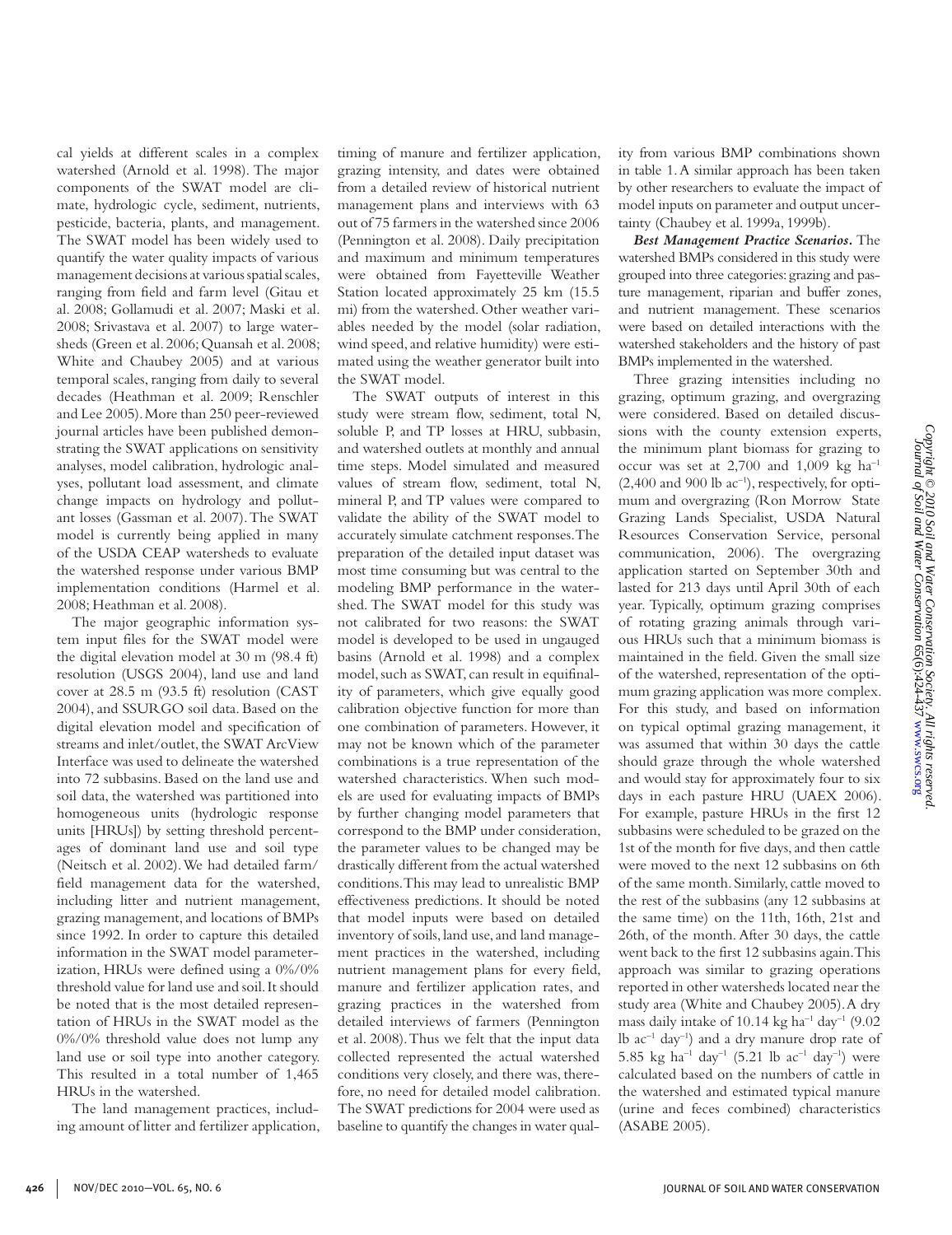Scenario metrics of 171 simulated best management practices (BMPs) combinations based on grazing management, buffer zone management (0, 15, 30 m), and application timing (spring, summer, and fall applications), where the number indicates the litter amount (t ha–<sup>1</sup> ) unit with nonalum or alum-amended poultry litter.

|                            | <b>Buffer width</b>             |           |            |           |           |            |           |           |            |  |  |
|----------------------------|---------------------------------|-----------|------------|-----------|-----------|------------|-----------|-----------|------------|--|--|
| <b>Manure application</b>  | 0 <sub>m</sub>                  |           |            | 30 m      |           |            | 15 m      |           |            |  |  |
|                            | Grazing and pasture management* |           |            |           |           |            |           |           |            |  |  |
| type $(t \text{ ha}^{-1})$ | <b>NG</b>                       | <b>OG</b> | <b>OVG</b> | <b>NG</b> | <b>OG</b> | <b>OVG</b> | <b>NG</b> | <b>OG</b> | <b>OVG</b> |  |  |
| No application             | $\mathbf{1}$                    | 20        | 39         | 58        | 77        | 96         | 115       | 134       | 153        |  |  |
| <b>Spring</b>              |                                 |           |            |           |           |            |           |           |            |  |  |
| 2.47A                      | $\overline{2}$                  | 21        | 40         | 59        | 78        | 97         | 116       | 135       | 154        |  |  |
| 3.71A                      | 3                               | 22        | 41         | 60        | 79        | 98         | 117       | 136       | 155        |  |  |
| 4.94A                      | 4                               | 23        | 42         | 61        | 80        | 99         | 118       | 137       | 156        |  |  |
| 2.47NA                     | 5                               | 24        | 43         | 62        | 81        | 100        | 119       | 138       | 157        |  |  |
| 3.71NA                     | 6                               | 25        | 44         | 63        | 82        | 101        | 120       | 139       | 158        |  |  |
| 4.94NA                     | $\overline{7}$                  | 26        | 45         | 64        | 83        | 102        | 121       | 140       | 159        |  |  |
| <b>Summer</b>              |                                 |           |            |           |           |            |           |           |            |  |  |
| 2.47A                      | 8                               | 27        | 46         | 65        | 84        | 103        | 122       | 141       | 160        |  |  |
| 3.71A                      | 9                               | 28        | 47         | 66        | 85        | 104        | 123       | 142       | 161        |  |  |
| 4.94A                      | 10                              | 29        | 48         | 67        | 86        | 105        | 124       | 143       | 162        |  |  |
| 2.47NA                     | 11                              | 30        | 49         | 68        | 87        | 106        | 125       | 144       | 163        |  |  |
| 3.71NA                     | 12                              | 31        | 50         | 69        | 88        | 107        | 126       | 145       | 164        |  |  |
| 4.94NA                     | 13                              | 32        | 51         | 70        | 89        | 108        | 127       | 146       | 165        |  |  |
| Fall                       |                                 |           |            |           |           |            |           |           |            |  |  |
| 4.94A                      | 14                              | 33        | 52         | 71        | 90        | 109        | 128       | 147       | 166        |  |  |
| 6.18A                      | 15                              | 34        | 53         | 72        | 91        | 110        | 129       | 148       | 167        |  |  |
| 7.41A                      | 16                              | 35        | 54         | 73        | 92        | 111        | 130       | 149       | 168        |  |  |
| 4.94NA                     | 17                              | 36        | 55         | 74        | 93        | 112        | 131       | 150       | 169        |  |  |
| 6.18NA                     | 18                              | 37        | 56         | 75        | 94        | 113        | 132       | 151       | 170        |  |  |
| 7.41NA                     | 19                              | 38        | 57         | 76        | 95        | 114        | 133       | 152       | 171        |  |  |

Notes: NG = no grazing. OG = optimum grazing. OVG = over grazing. NA = nonalum poultry litter. A = alum-amended poultry litter.

\* These are numbers for various BMP scenarios and have no units associated with them.

The runoff curve number for pasture with continuous forage for grazing was 69, 79, and 84 under fair hydrologic conditions with hydrologic soil groups B, C, and D. The fair hydrologic condition was defined as 50% to 75% ground cover and not heavily grazed (Neitsch et al. 2004). Although intensive grazing management can possibly result in soil compaction and reduction of infiltration, the change in soil physical characteristics is not simulated in the SWAT model. A minimum plant biomass for grazing (BIO\_MIN) was given to prevent a reduction of the plant biomass to a very low level, which will result in increasing erosion in the HRU. The amount of biomass trampled (BMTRMP) is very subjective, which is typically set equal to the amount of biomass consumed (BMEAT). Nutrient fractions of the manure applied during grazing were stored in the fertilizer database in the SWAT model. The manure nutrient loadings are added to the top 10 mm

(0.39 in) of soil, which surface runoff interacts with. Therefore, the more intensive the grazing management, the greater the nutrient loadings that would be found in runoff.

Three different widths of buffer strips were modeled: 0, 15, and 30 m (0, 49.2, and 98.4 ft). It was assumed that the buffer strips were located at the end of pasture fields and received runoff from pasture areas. Many studies have used 15 m buffer strips to evaluate the pollutant trapping efficiency (Syverson 1995; Schmitt et al. 1999; Abu-Zreig et al. 2004). Other researchers have recommended riparian buffer zones greater than 30 m for effective subsurface nutrient reduction (Mayer et al. 2005).

The performance of the edge-of-field filter strip in the SWAT model is based on simple empirical functions of filter width (FILTERW). The filter strip trapping efficiency for sediment, nutrients, and pesticides and the reduction of nutrient loadings trans-

ported in surface runoff due to the filter strip are calculated as trap  $= 0.367$ (FILTERW)<sup>0.2967</sup> (Neitsch et al. 2004). Trapping efficiency in the form of an exponential equation indicates greater pollutant reduction in the leading edge of the filter strips, similar to the filter strip efficiency measured in pasture areas (Chaubey et al. 1995; Srivastava et al. 1996).

Nutrient management scenarios evaluated included poultry litter application rates, litter characteristics, and application timing. DeLaune et al. (2004) suggested that the litter application in pasture areas should not exceed 4.94 t  $ha^{-1}$  (2.2 tn  $ac^{-1}$ ) for warm season grasses and 7.41 t ha<sup>-1</sup> (3.31 tn ac<sup>-1</sup>) for cool season grasses in nutrient surplus watersheds in northwest Arkansas. Therefore, the litter application rates evaluated were 2.47, 3.71, 4.94 t ha<sup>-1</sup> (1.1, 1.65, 4.94 tn ac<sup>-1</sup>) in spring (applied on April 30th) and summer (August 31st) to support growth of warm season grasses and  $4.94, 6.18, 7.41$  t ha<sup>-1</sup> (2.2,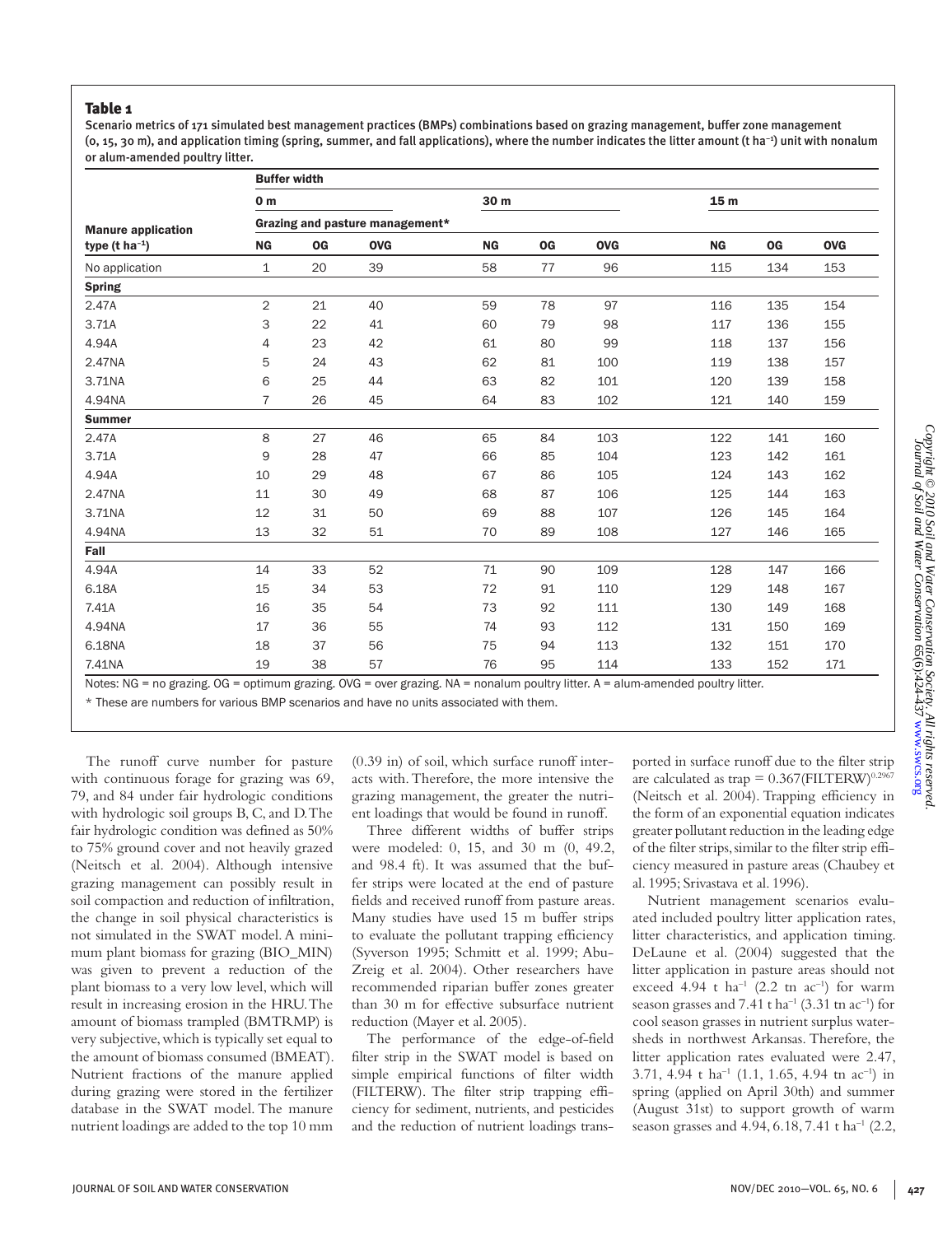2.76, 3.31 tn  $ac^{-1}$  in fall (October 15th) to support growth of cool season grasses. For all application rates and timings evaluated in this study, two types of poultry litter were selected—normal poultry litter and alumamended litter. Many studies have shown that the alum-amended litter was able to reduce P losses in surface runoff and leaching (Shreve et al. 1995; Moore and Edwards 2007). Additionally, alum in poultry litter was shown to increase yields due to greater N mineralization and less ammonia emissions from litter (Moore et al. 1995; Gilmour et al. 2004; Moore and Edwards 2007). The total number of nutrient management scenarios evaluated was 18 (three nutrient application rates  $\times$  three application timings  $\times$  two litter types). No litter application was also added for further comparisons.

The SWAT model assumes that surface runoff interacts with the top 10 mm (0.39 in) of soil. Thus nutrients contained in this surface layer are available for transport to the main channel in surface runoff. Based on the characteristics of the manure simulated in this study, 20% of the litter was applied to the top 10 mm of soil, and the remainder was applied to the 1st soil layer below 10 mm. Based on the nutrient fractions defined in the fertilizer database in the SWAT model, the amounts of nutrient added to the different pools in the soil were calculated.

The combination of BMP factors resulted in 171 different BMP scenarios (table 1). The land management practices that existed in the watershed in 2004 were regarded as baseline (scenario 172) and were used to compare the effectiveness of selected BMP combinations in reducing NPS pollutants of concern from the watershed. Table 2 shows specific parameters in the SWAT model that were used to simulate these BMP scenarios.

*Weather Simulation.* Uncertainty in weather conditions was evaluated by generating 250 realizations of the weather conditions and was used to evaluate performance of various BMP scenarios listed in table 1. The weather data were generated using WXGEN (Sharpley and Williams 1990) and were based on the historical daily weather data at the Fayetteville gauging station from January 1, 1990, to April 1, 2003. The input weather data were generated for 28 years (2001 to 2028), where the first three years were used as the model warm up years, and the remaining 25 years were used to evaluate BMP performance. Weather data used to quantify

#### Table 2

The variables that were entered in the management files for best management practice scenarios in the Soil and Water Assessment Tool model.

| Variable name                    | <b>Definition</b>                                                                |  |  |  |  |  |  |
|----------------------------------|----------------------------------------------------------------------------------|--|--|--|--|--|--|
| Grazing and pasture management   |                                                                                  |  |  |  |  |  |  |
| MONTH/DAY                        | Month/day grazing begins                                                         |  |  |  |  |  |  |
| <b>BMEAT</b>                     | Dry weight of biomass consumed daily ( $kg$ ha <sup>-1</sup> day <sup>-1</sup> ) |  |  |  |  |  |  |
| <b>NDGRAZ</b>                    | Number of consecutive days grazing takes place in the HRU                        |  |  |  |  |  |  |
| <b>BMTRMP</b>                    | Dry weight of biomass trampled daily ( $kg$ ha <sup>-1</sup> day <sup>-1</sup> ) |  |  |  |  |  |  |
| <b>WMANURE</b>                   | Dry weight of manure deposited daily ( $kg$ ha <sup>-1</sup> day <sup>-1</sup> ) |  |  |  |  |  |  |
| <b>IGFTYP</b>                    | Manure identification code from fertilizer database                              |  |  |  |  |  |  |
| <b>Riparian and buffer zones</b> |                                                                                  |  |  |  |  |  |  |
| <b>FILTERW</b>                   | Width of edge-of-field filter strip (m)                                          |  |  |  |  |  |  |
| <b>Nutrient management</b>       |                                                                                  |  |  |  |  |  |  |
| MONTH/DAY                        | Month/day operation takes place                                                  |  |  |  |  |  |  |
| FERT ID                          | Fertilizer identification number from fertilizer database                        |  |  |  |  |  |  |
| FRT KG                           | Amount of fertilizer applied to HRU ( $kg$ ha <sup>-1</sup> )                    |  |  |  |  |  |  |
| FRT SURFACE                      | Fraction of fertilizer applied to top 10 mm of soil                              |  |  |  |  |  |  |
|                                  | Note: HRU = hydrologic response units.                                           |  |  |  |  |  |  |

the impact of weather conditions on BMP performance were the same for all 171 BMP scenarios and the baseline scenario.

*High Throughput Computing with Condor.* Since there were 250 weather realizations for each BMP scenario, a total of 43,000 SWAT runs were needed for 172 different management scenarios evaluated in this study. One single run of the SWAT model took 8 to 10 minutes to run on the Linux platform for this watershed and thus required at least 5,700 CPU hours to complete the 43,000 model runs. In order to make the run more efficiently, a high throughput computing system, Condor, was used to facilitate the BMP scenario runs.

Condor, a high throughput computing system for computing-intensive jobs, was developed by the University of Wisconsin (Condor Team 2007). The job-queuing mechanism allows users to submit their jobs to Condor and check job progress any time. Once the jobs are submitted, Condor distributes them onto different computer clusters and gathers the completed outputs back to the users. Condor operates on either one of two primary modes (universes): Standard universe and Vanilla universe. In the Standard universe, checking points are made to allow process migration when the running process has to stop, and the program can be resumed from the checking point. However, this universe requires a link between the executable and the appropriate Condor library. It may not be suitable for use with all programs. The Vanilla universe allows the user to run jobs with or without checking points. Usually, the input files are copied to the Condor pool, Condor executes the programs, and then transfers the output files back to the user's working directory on the host computer. Also, there is no license restriction in the Vanilla universe. Thus, a Vanilla universe was used to complete SWAT runs.

The Condor Cluster of TeraGrid (TeraGrid 2008), funded by the National Science Foundation, was used to complete all 43,000 SWAT runs for this study. The SWAT runs on the TeraGrid Condor system shortened the run time to less than 30 seconds for each model run. More details about high throughput computing of the SWAT model using Condor are reported by Gitau et al. (n.d.).

*Statistics Analysis (Analysis of Variance).*  A five-way Analysis of Variance (ANOVA) model was applied to quantify the impacts of multiple factors on total N and TP losses using the General Linear Models procedure in Statistical Analysis Systems (SAS Institute 2007). All variables were log-transformed to meet the normality requirement of ANOVA, and a significance level  $\alpha$  = 0.01 was used.

#### Results and Discussion

*Comparison of Measured and Simulated Monthly Flow and Water Quality Data.*A comparison of monthly measured and simulated flow, total N, TP, and sediment losses from the Upper Moores Creek from 1996 to 2007 are shown in figure 2. Stream flow was relatively higher from November to May, with June to October as low flow months. The measured mean flow ranged from 0.61 (August) to  $6.27 \text{ m}^3 \text{ s}^{-1}$  (January) (21.54 to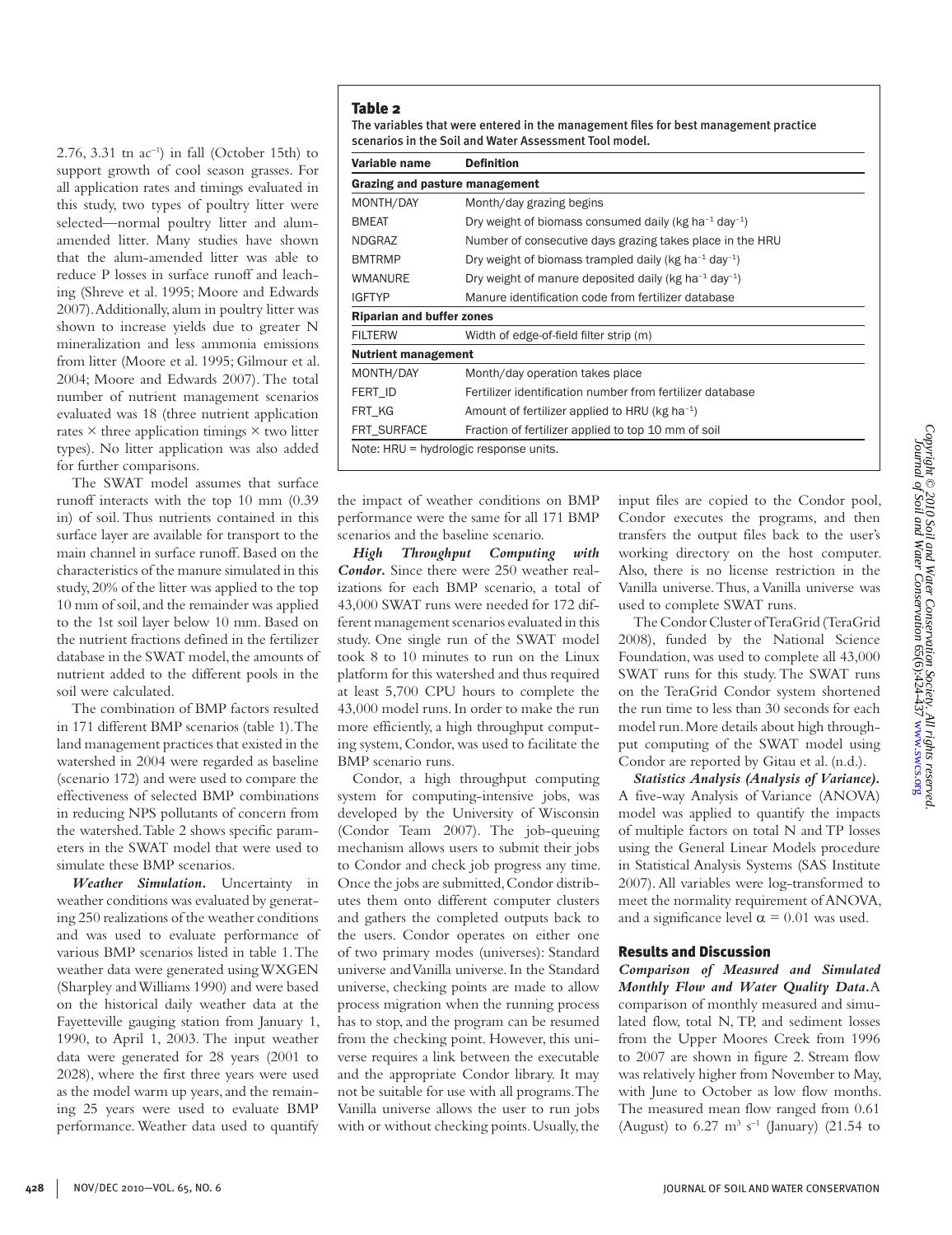$221.43 \text{ ft}^3 \text{ sec}^{-1}$ ). A similar trend was observed for total N, TP, and sediment where pollutant losses were relatively higher from November to May. The monthly predicted flow by the SWAT model followed the trend of the measured flow. The predicted and measured means of sediment and nutrient losses were similar for all months ( $p > 0.05$ ), except the predicted mean sediment from October to November and the predicted mean nitrogen from November to December were smaller than the measured mean nitrogen, indicating that the model simulated the watershed responses satisfactorily for these parameters. Harmel and Smith (2007) and Harmel et al. (2006) have argued that measured flow and water quality data from watersheds have inherent uncertainties present, and these measurement uncertainties must be considered when evaluating the watershed models. For a typical monitoring, probable error in measurement can range from 6% to 42% for flow, from 4% to 47% for dissolved nutrients, and from 4% to 50% for sediment, total N, and TP (Harmel et al. 2006). Harmel et al. (2006) suggested that the goal of watershed modeling should not be to match the measured data with as low a deviation as possible; rather the model outputs should be expected to fall within the uncertainties inhered in the measured data. Given the statistical similarity between measured and predicted monthly flow and water quality data from 1996 to 2007 and inherent measurement uncertainty, the SWAT simulated watershed response can be considered to satisfactorily simulate actual hydrologic and water quality conditions of the study watershed.

A large variability within both measured and predicted flow and water quality data from 1996 to 2007 due to variability in the weather data and land management practices can be seen for all months. The coefficient of variability in measured flow, total N, TP, and sediment ranged from 0.5 to 2.32, 0.41 to 2.38, 1.07 to 2.5, and 1.5 to 2.79, respectively. Similarly, the coefficient of variability for simulated flow, total N, TP, and sediment ranged from 0.23 to 1.1, 0.24 to 1.3, 0.45 to 2, and 0.53 to 1.77, respectively.

*Performance of Best Management Practices in Reducing Pollutant Losses.* Effectiveness of 171 different BMP combinations in reducing pollutant losses from the watershed as compared to baseline conditions are shown in tables 3, 4, and 5 for total N, mineral P, and TP, respectively. Values for stream flow are

## Figure 2

Monthly measured and simulated flow, total sediment, total nitrogen, and total phosphorus losses from the Upper Moores Creek. Vertical lines for each month represent range of data. Solid boxes denote the 1st and 3rd quartiles for different measured monthly data, and transparent boxes denote the 1st and 3rd quartiles for the Soil and Water Assessment Tool simulations. The whiskers denote the maximum and minimum of the measured and simulated data.

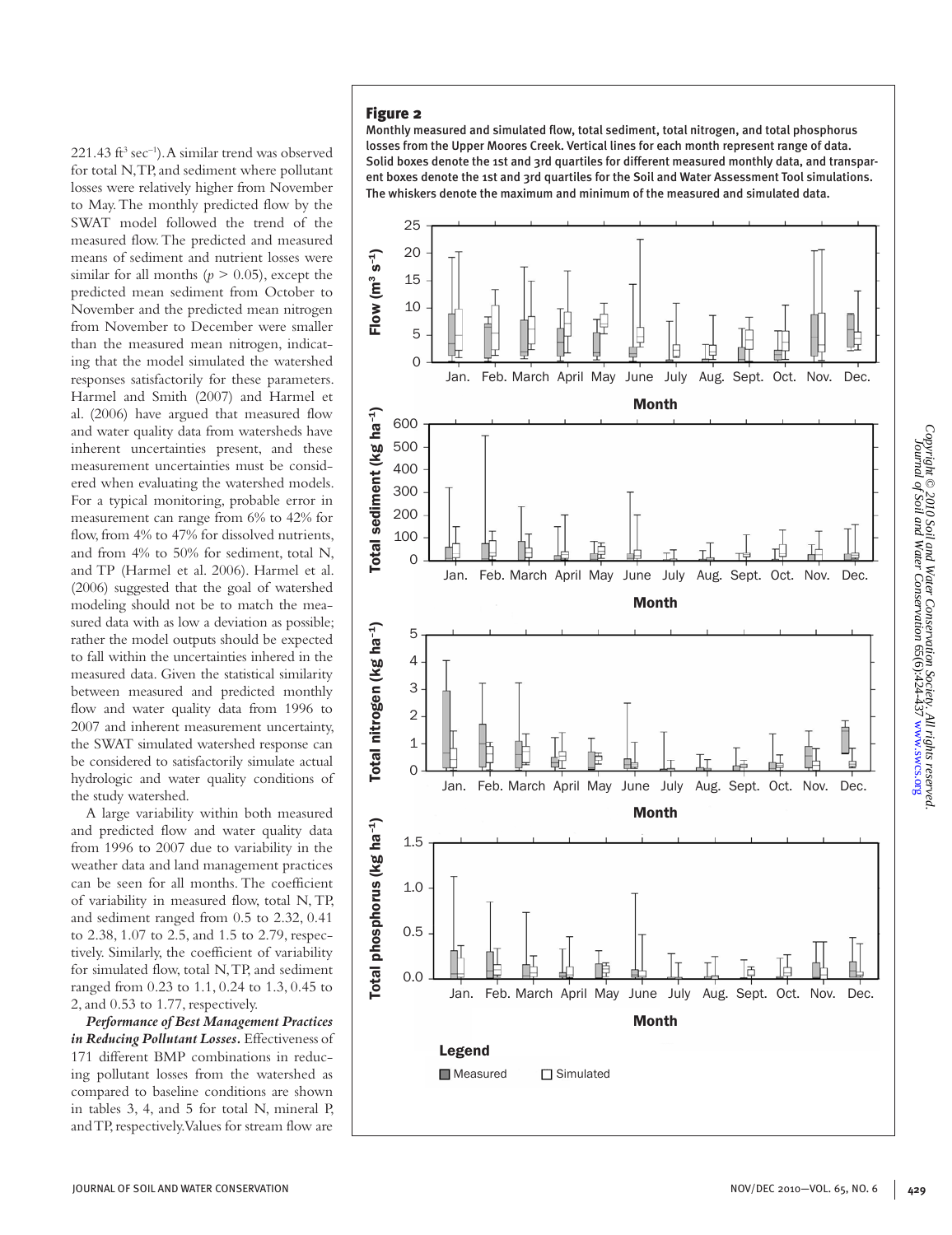Percent difference in total nitrogen from the watershed under 171 best management practice (BMP) scenarios compared to the baseline scenario. Negative values indicate that the BMP reduced total nitrogen losses compared to the baseline condition; whereas, positive values indicate that the BMP results in increased losses of total nitrogen.

|                            | <b>Buffer width</b>                   |         |                |                 |         |                |                 |               |                |  |
|----------------------------|---------------------------------------|---------|----------------|-----------------|---------|----------------|-----------------|---------------|----------------|--|
|                            | 0 <sub>m</sub>                        |         |                | 15 <sub>m</sub> |         |                | 30 <sub>m</sub> |               |                |  |
| <b>Manure application</b>  | <b>Grazing and pasture management</b> |         |                |                 |         |                |                 |               |                |  |
| type $(t \text{ ha}^{-1})$ | <b>NG (%)</b>                         | OG (%)  | <b>OVG</b> (%) | <b>NG (%)</b>   | OG (%)  | <b>OVG</b> (%) | <b>NG (%)</b>   | <b>OG</b> (%) | <b>OVG</b> (%) |  |
| No application             | $-37.2$                               | $-35.2$ | $-7.5$         | $-44.7$         | $-42.5$ | $-36.1$        | $-46.3$         | $-46.1$       | $-42.8$        |  |
| <b>Spring</b>              |                                       |         |                |                 |         |                |                 |               |                |  |
| 2.47A                      | $-32.7$                               | $-30.7$ | $-12.8$        | $-43.2$         | $-41.2$ | $-35.8$        | $-45.9$         | $-45.5$       | $-41.1$        |  |
| 3.71A                      | $-29.8$                               | $-27.9$ | $-11.6$        | $-42.3$         | $-40.1$ | $-34.7$        | $-45.3$         | $-44.9$       | $-40.1$        |  |
| 4.94A                      | $-26.8$                               | $-25.2$ | $-8.8$         | $-41.3$         | $-38.9$ | $-32.9$        | $-44.6$         | $-43.9$       | $-38.6$        |  |
| 2.47NA                     | $-32.8$                               | $-30.3$ | $-10.5$        | $-43.3$         | $-42.4$ | $-35.3$        | $-45.6$         | $-45.5$       | $-41.2$        |  |
| 3.71NA                     | $-30.6$                               | $-28.3$ | $-9.5$         | $-42.5$         | $-42.0$ | $-34.4$        | $-45.4$         | $-45.0$       | $-40.3$        |  |
| 4.94NA                     | $-28.7$                               | $-26.5$ | $-7.8$         | $-41.8$         | $-41.1$ | $-33.3$        | $-45.0$         | $-44.6$       | $-39.5$        |  |
| <b>Summer</b>              |                                       |         |                |                 |         |                |                 |               |                |  |
| 2.47A                      | $-31.9$                               | $-28.4$ | 3.3            | $-41.6$         | $-38.6$ | $-28.9$        | $-44.0$         | $-42.8$       | $-36.9$        |  |
| 3.71A                      | $-26.5$                               | $-22.8$ | 9.9            | $-38.4$         | $-34.9$ | $-24.9$        | $-41.1$         | $-39.6$       | $-33.0$        |  |
| 4.94A                      | $-21.3$                               | $-17.3$ | 16.0           | $-34.8$         | $-31.5$ | $-21.0$        | $-38.2$         | $-36.7$       | $-29.6$        |  |
| 2.47NA                     | $-31.9$                               | $-28.6$ | 3.4            | $-41.7$         | $-40.6$ | $-29.5$        | $-44.0$         | $-43.4$       | $-37.6$        |  |
| 3.71NA                     | $-27.7$                               | $-23.7$ | 9.7            | $-39.4$         | $-37.5$ | $-25.3$        | $-41.9$         | $-40.6$       | $-33.9$        |  |
| 4.94NA                     | $-22.6$                               | $-18.3$ | 16.1           | $-35.8$         | $-33.6$ | $-21.4$        | $-38.8$         | $-37.5$       | $-30.5$        |  |
| Fall                       |                                       |         |                |                 |         |                |                 |               |                |  |
| 4.94A                      | $-14.0$                               | $-10.2$ | 19.7           | $-27.8$         | $-25.9$ | $-13.5$        | $-31.1$         | $-29.7$       | $-21.9$        |  |
| 6.18A                      | $-6.4$                                | $-2.0$  | 27.1           | $-21.7$         | $-18.8$ | $-7.4$         | $-25.4$         | $-23.9$       | $-15.3$        |  |
| 7.41A                      | 2.0                                   | 6.4     | 33.5           | $-14.7$         | $-12.5$ | $-0.8$         | $-19.3$         | $-16.8$       | $-8.7$         |  |
| 4.94NA                     | $-12.2$                               | $-8.0$  | 24.3           | $-25.8$         | $-23.9$ | $-10.8$        | $-29.1$         | $-27.9$       | $-19.7$        |  |
| 6.18NA                     | $-4.1$                                | 0.2     | 32.2           | $-19.4$         | $-17.1$ | $-4.3$         | $-23.3$         | $-21.8$       | $-13.8$        |  |
| 7.41NA                     | 4.0                                   | 8.5     | 38.9           | $-12.8$         | 8.6     | 2.5            | $-17.3$         | $-15.7$       | $-6.5$         |  |

Notes: NG = no grazing. OG = optimum grazing. OVG = over grazing. NA = nonalum poultry litter. A = alum-amended poultry litter. The percent reduction was calculated as the median of each of 171 BMP scenarios minus the median of the baseline scenario and was then divided by the median of the baseline scenario.

not shown since none of the BMPs evaluated were targeted specifically to affect flow in the watershed. It should be noted that the values shown in these tables are the median values from 250 different weather realizations and can be considered as the average watershed response under these BMP scenarios. A negative value in these tables indicates that the BMP reduced the pollutant losses compared to the baseline condition; whereas, a positive value indicates that the BMP results in increased losses of pollutants. Overgrazing resulted in increased losses of total N from the watershed for all litter application rates, application timings, and buffer widths (table 3). Generally, total N losses increased with grazing intensity and litter application rates. Minimum reductions in total N losses were predicted for litter applications in fall for all application rates. However, poultry litter application in spring resulted in the greatest reduction of total N losses for all application rates. Buffer strips located below the pasture areas decreased total N losses significantly. In general, 30 m (98.4 ft) buffer strips were more effective in reducing total N losses compared to 15 m (49.2 ft) buffer strips.

Table 4 shows the percent reduction/ increase in mineral P losses from the watershed under 171 BMPs scenarios evaluated in this study. For no grazing and optimum grazing conditions, the mineral P reductions ranged from 9% to 71% from the watershed. Overgrazing resulted in increased losses of mineral P for all litter application rates, timings, and chemical amendments when no buffer strips were present in the watershed. The mineral P losses increased up to 40% for overgrazed conditions. In general, both 15 and 30 m (49.2, and 98.4 ft) buffer strips decreased the losses of mineral P from the watershed, ranging from 51% to 71%. For all litter application rates and application timings, slightly smaller losses of mineral

P were predicted for litter amended with alum, primarily because alum-amended litter reduced the soluble P losses from the pasture area. Moore et al. (2007) have reported that poultry litter amended with alum reduces availability of soluble P, thus reducing the runoff losses from pasture areas.

A similar trend in BMP effectiveness in reducing the losses of TP from the watershed was predicted by the SWAT model (table 5). Similar to total N and mineral P losses, increased grazing intensity and litter application rates resulted in increased losses of TP from the pasture areas. Similarly, reductions in TP losses were very similar for spring and summer applications but were significantly greater than TP reductions when poultry litter was applied in fall  $(p < 0.1)$ . Similar to TN losses, overgrazing resulted in increased losses of TP from pasture areas for overgrazed conditions, compared to baseline, when no filter strips were present below the pasture areas.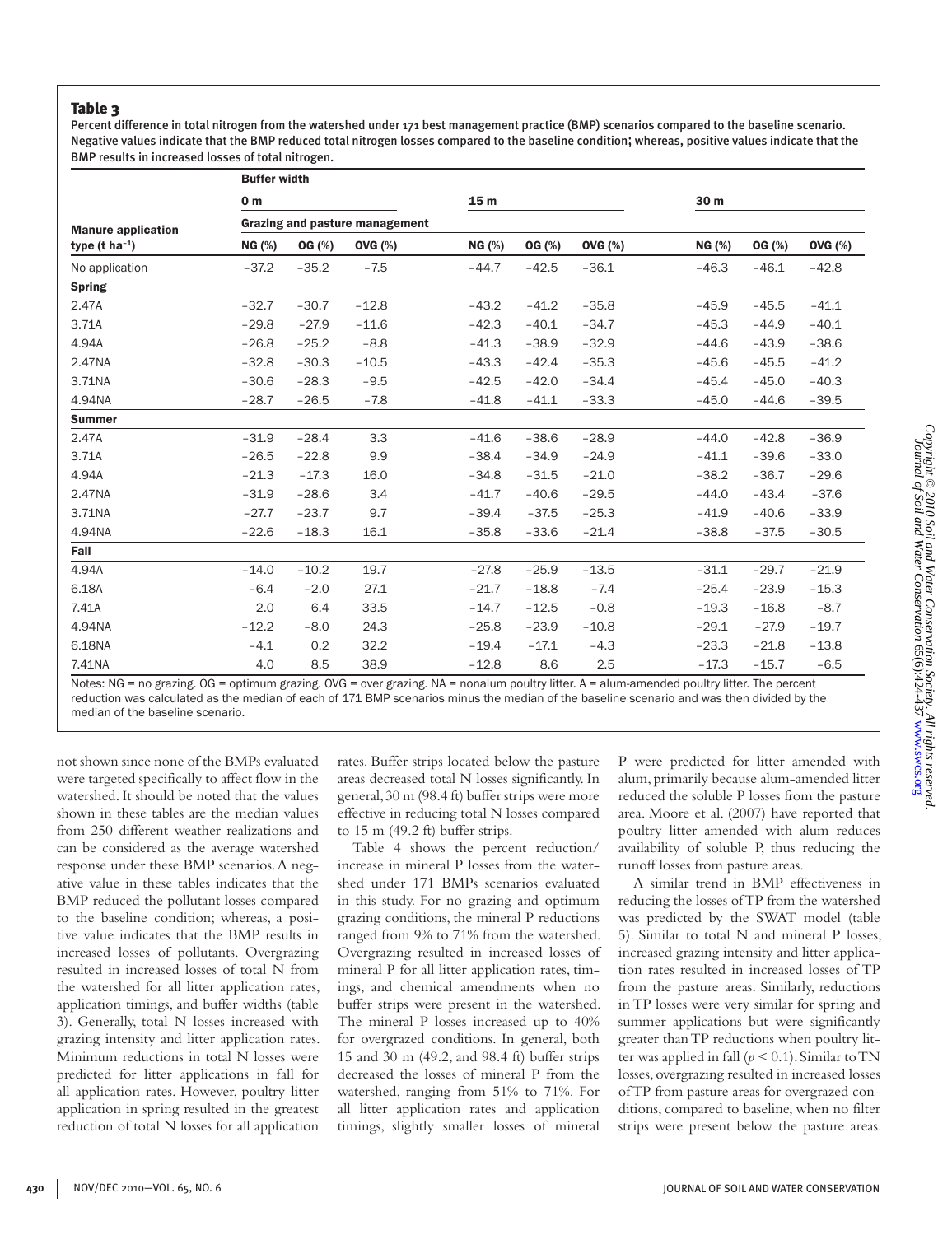Percent difference in mineral phosphorus from the watershed under 171 best management practice (BMP) scenarios compared to the baseline scenario. Negative values indicate that the BMP reduced mineral phosphorus losses compared to the baseline condition; whereas, positive values indicate that the BMP results in increased losses of mineral phosphorus.

|                            | <b>Buffer width</b>                   |               |                |                 |         |                |               |         |                |  |
|----------------------------|---------------------------------------|---------------|----------------|-----------------|---------|----------------|---------------|---------|----------------|--|
|                            | 0 <sub>m</sub>                        |               |                | 15 <sub>m</sub> |         |                | 30 m          |         |                |  |
| <b>Manure application</b>  | <b>Grazing and pasture management</b> |               |                |                 |         |                |               |         |                |  |
| type (t ha <sup>-1</sup> ) | <b>NG (%)</b>                         | <b>OG</b> (%) | <b>OVG</b> (%) | <b>NG (%)</b>   | OG (%)  | <b>OVG</b> (%) | <b>NG (%)</b> | OG (%)  | <b>OVG (%)</b> |  |
| No application             | $-56.0$                               | $-48.8$       | $-7.7$         | $-68.3$         | $-67.6$ | $-59.8$        | $-71.3$       | $-71.2$ | $-71.3$        |  |
| <b>Spring</b>              |                                       |               |                |                 |         |                |               |         |                |  |
| 2.47A                      | $-38.6$                               | $-35.4$       | $-5.0$         | $-65.4$         | $-65.2$ | $-59.2$        | $-71.3$       | $-71.3$ | $-71.3$        |  |
| 3.71A                      | $-32.7$                               | $-28.1$       | 0.6            | $-64.3$         | $-63.9$ | $-58.1$        | $-71.4$       | $-71.1$ | $-71.3$        |  |
| 4.94A                      | $-26.0$                               | $-21.2$       | 7.4            | $-63.1$         | $-62.8$ | $-57.0$        | $-71.3$       | $-71.1$ | $-71.2$        |  |
| 2.47NA                     | $-32.7$                               | $-28.7$       | 2.5            | $-64.1$         | $-63.3$ | $-57.8$        | $-70.9$       | $-71.0$ | $-71.0$        |  |
| 3.71NA                     | $-23.5$                               | $-20.2$       | 11.1           | $-62.4$         | $-61.9$ | $-56.1$        | $-70.9$       | $-70.9$ | $-71.1$        |  |
| 4.94NA                     | $-14.9$                               | $-10.7$       | 19.5           | $-60.9$         | $-60.2$ | $-54.5$        | $-70.9$       | $-71.0$ | $-71.1$        |  |
| <b>Summer</b>              |                                       |               |                |                 |         |                |               |         |                |  |
| 2.47A                      | $-40.3$                               | $-36.1$       | 2.5            | $-65.8$         | $-65.4$ | $-58.1$        | $-71.2$       | $-71.1$ | $-71.4$        |  |
| 3.71A                      | $-33.1$                               | $-28.5$       | 10.0           | $-64.4$         | $-64.2$ | $-56.9$        | $-71.3$       | $-71.1$ | $-71.2$        |  |
| 4.94A                      | $-26.0$                               | $-21.5$       | 16.9           | $-63.1$         | $-62.8$ | $-55.5$        | $-71.3$       | $-71.2$ | $-71.4$        |  |
| 2.47NA                     | $-35.0$                               | $-30.5$       | 8.8            | $-64.5$         | $-63.7$ | $-56.7$        | $-70.9$       | $-70.9$ | $-71.1$        |  |
| 3.71NA                     | $-26.2$                               | $-21.5$       | 17.7           | $-63.1$         | $-62.0$ | $-55.0$        | $-70.9$       | $-70.9$ | $-71.1$        |  |
| 4.94NA                     | $-17.2$                               | $-12.6$       | 27.0           | $-61.2$         | $-60.4$ | $-53.5$        | $-70.9$       | $-71.0$ | $-71.1$        |  |
| Fall                       |                                       |               |                |                 |         |                |               |         |                |  |
| 4.94A                      | $-25.3$                               | $-21.0$       | 14.4           | $-62.9$         | $-62.2$ | $-56.0$        | $-71.4$       | $-71.3$ | $-71.3$        |  |
| 6.18A                      | $-19.4$                               | $-14.7$       | 19.4           | $-61.7$         | $-60.7$ | $-55.2$        | $-71.4$       | $-71.3$ | $-71.4$        |  |
| 7.41A                      | $-13.1$                               | $-8.8$        | 23.7           | $-60.7$         | $-59.9$ | $-54.3$        | $-71.4$       | $-71.1$ | $-71.4$        |  |
| 4.94NA                     | $-16.3$                               | $-11.8$       | 25.1           | $-61.2$         | $-60.2$ | $-53.8$        | $-70.9$       | $-71.1$ | $-71.0$        |  |
| 6.18NA                     | $-8.1$                                | $-3.6$        | 32.4           | $-59.6$         | $-58.8$ | $-52.4$        | $-71.0$       | $-71.0$ | $-71.0$        |  |
| 7.41NA                     | $-0.1$                                | 4.4           | 39.8           | $-58.3$         | $-60.9$ | $-51.1$        | $-71.0$       | $-71.1$ | $-71.1$        |  |

Notes: NG = no grazing. OG = optimum grazing. OVG = over grazing. NA = nonalum poultry litter. A = alum-amended poultry litter. The percent reduction was calculated as the median of each of 171 BMP scenarios minus the median of the baseline scenario and was then divided by the median of the baseline scenario.

However, both 15 and 30 m (49.2, and 98.4 ft) buffer strips reduced the TP losses significantly from the pasture areas. The SWAT model predicted that 30 m buffers would reduce TP losses by 66% from the watershed. Chaubey et al. (1995), based on simulated rainfall studies in Arkansas, have reported that 21 m (69 ft) buffer strips reduced TP losses by 92%.

*Interactions of Best Management Practices in Reducing Pollutant Losses.* One of the goals of the CEAP program is to evaluate how various BMPs, when implemented together, interact synergistically or counteractively. Interactions among all 171 BMP scenarios were evaluated using a five-way ANOVA to quantify the impacts of five factors (litter application rate, litter characteristics, litter application timing, grazing management, and buffer management) on total N and TP losses. The predicted losses of nutrients for each BMP scenario were log-transformed to meet the normality requirements of the ANOVA. The coefficient of determination  $(r^2)$  values of each ANOVA model were significant (*p* < 0.0001) with corresponding values of 0.65 and 0.97 for total N and TP, respectively.

Figure 3 shows the interaction effects of litter rates, characteristics, application timings, grazing management, and buffer management on total N, and TP losses. The dashed lines were the simulation results of BMP scenarios with no nutrient management. Overall, total N and TP losses increased as the litter amount increased. Fall litter application resulted in the greatest TN losses (figure 3a). The influence of fall litter application was emphasized along with overgrazing management. When compared with the BMP scenarios with no buffer strips, overgrazing resulted in significantly greater total N and TP losses ( $p < 0.1$ ). The timing of litter application significantly affected total N losses, with the greatest amount of total N losses associated with the litter application in fall  $(p < 0.1)$ . However, the timing of the litter application has relatively minor impacts on TP losses. Total phosphorus losses were similar for spring and summer litter application for both optimum and overgrazing conditions.

The impacts of litter amount, timing of application, and grazing intensity on nutrient losses became less distinguishable when buffer strips were installed below pasture areas. Both 15 and 30 m (49.2, and 98.4 ft) buffer strips significantly reduced the losses of total N and TP. Nutrient losses generally decreased with an increase in buffer width and a decrease in grazing intensity.

Table 6 shows the top 10 individual or combinations of BMPs that could be applied in the watershed to reduce losses of nutrients from pasture areas. Buffer strips were the most important BMPs affecting the losses of TP from the pasture areas where it accounted for 99% of total reduction efficiency, while litter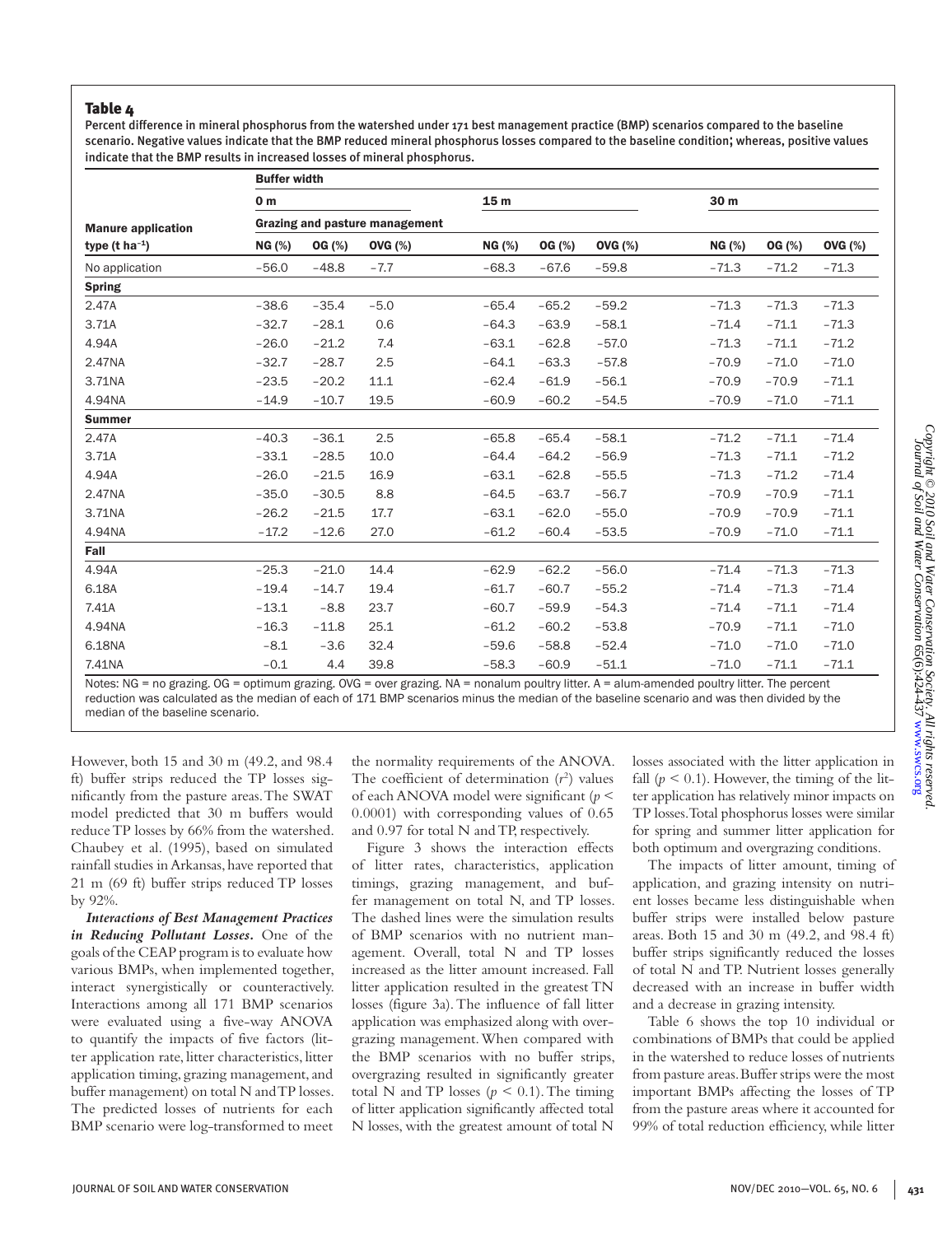Percent difference in total phosphorus from the watershed under 171 best management practice (BMP) scenarios compared to the baseline scenario. Negative values indicate that the BMP reduced total phosphorus losses compared to the baseline condition; whereas, positive values indicate that the BMP results in increased losses of total phosphorus.

|                            | <b>Buffer width</b>                   |               |                |                 |         |                |               |         |                |  |
|----------------------------|---------------------------------------|---------------|----------------|-----------------|---------|----------------|---------------|---------|----------------|--|
|                            | 0 <sub>m</sub>                        |               |                | 15 <sub>m</sub> |         |                | 30 m          |         |                |  |
| <b>Manure application</b>  | <b>Grazing and pasture management</b> |               |                |                 |         |                |               |         |                |  |
| type $(t \text{ ha}^{-1})$ | <b>NG (%)</b>                         | <b>OG</b> (%) | <b>OVG</b> (%) | <b>NG (%)</b>   | OG (%)  | <b>OVG</b> (%) | <b>NG (%)</b> | OG (%)  | <b>OVG</b> (%) |  |
| No application             | $-46.2$                               | $-39.3$       | 16.1           | $-61.9$         | $-60.5$ | $-49.9$        | $-65.5$       | $-65.4$ | $-65.6$        |  |
| <b>Spring</b>              |                                       |               |                |                 |         |                |               |         |                |  |
| 2.47A                      | $-28.0$                               | $-24.8$       | 11.3           | $-58.5$         | $-57.6$ | $-51.0$        | $-65.6$       | $-65.5$ | $-65.5$        |  |
| 3.71A                      | $-21.8$                               | $-17.6$       | 15.3           | $-57.4$         | $-56.3$ | $-50.5$        | $-65.6$       | $-65.5$ | $-65.6$        |  |
| 4.94A                      | $-15.0$                               | $-10.6$       | 21.0           | $-56.1$         | $-55.1$ | $-49.4$        | $-65.6$       | $-65.3$ | $-65.5$        |  |
| 2.47NA                     | $-22.8$                               | $-18.2$       | 22.0           | $-57.4$         | $-56.2$ | $-48.7$        | $-65.1$       | $-65.2$ | $-65.2$        |  |
| 3.71NA                     | $-14.1$                               | $-10.1$       | 29.7           | $-55.5$         | $-54.9$ | $-47.2$        | $-65.1$       | $-65.1$ | $-65.3$        |  |
| 4.94NA                     | $-5.9$                                | $-1.2$        | 37.2           | $-54.0$         | $-53.3$ | $-46.0$        | $-65.1$       | $-65.2$ | $-65.3$        |  |
| <b>Summer</b>              |                                       |               |                |                 |         |                |               |         |                |  |
| 2.47A                      | $-30.3$                               | $-25.1$       | 35.5           | $-59.1$         | $-57.6$ | $-46.4$        | $-65.5$       | $-65.3$ | $-65.6$        |  |
| 3.71A                      | $-23.1$                               | $-17.0$       | 47.2           | $-57.8$         | $-56.2$ | $-44.3$        | $-65.5$       | $-65.3$ | $-65.5$        |  |
| 4.94A                      | $-15.9$                               | $-9.7$        | 56.9           | $-56.4$         | $-54.8$ | $-42.6$        | $-65.6$       | $-65.4$ | $-65.6$        |  |
| 2.47NA                     | $-26.0$                               | $-20.0$       | 44.0           | $-58.0$         | $-56.8$ | $-44.3$        | $-65.1$       | $-65.1$ | $-65.3$        |  |
| 3.71NA                     | $-17.4$                               | $-10.8$       | 56.4           | $-56.5$         | $-54.8$ | $-42.1$        | $-65.1$       | $-65.1$ | $-65.2$        |  |
| 4.94NA                     | $-8.6$                                | $-1.9$        | 68.3           | $-54.5$         | $-53.1$ | $-40.0$        | $-65.1$       | $-65.1$ | $-65.3$        |  |
| Fall                       |                                       |               |                |                 |         |                |               |         |                |  |
| 4.94A                      | $-16.5$                               | $-10.6$       | 45.4           | $-56.4$         | $-55.3$ | $-44.5$        | $-65.6$       | $-65.6$ | $-65.5$        |  |
| 6.18A                      | $-10.7$                               | $-4.9$        | 48.6           | $-55.1$         | $-53.8$ | $-44.1$        | $-65.6$       | $-65.6$ | $-65.6$        |  |
| 7.41A                      | $-4.9$                                | 0.6           | 49.8           | $-54.3$         | $-53.1$ | $-43.9$        | $-65.6$       | $-65.4$ | $-65.6$        |  |
| 4.94NA                     | $-8.9$                                | $-2.4$        | 58.7           | $-54.8$         | $-53.3$ | $-41.6$        | $-65.1$       | $-65.3$ | $-65.3$        |  |
| 6.18NA                     | $-0.9$                                | 5.7           | 65.1           | $-53.1$         | $-51.8$ | $-40.3$        | $-65.2$       | $-65.2$ | $-65.3$        |  |
| 7.41NA                     | 6.1                                   | 12.7          | 69.3           | $-51.9$         | $-55.5$ | $-39.5$        | $-65.2$       | $-65.3$ | $-65.4$        |  |

Notes: NG = no grazing. OG = optimum grazing. OVG = over grazing. NA = nonalum poultry litter. A = alum-amended poultry litter. The percent reduction was calculated as the median of each of 171 BMP scenarios minus the median of the baseline scenario and was then divided by the median of the baseline scenario.

application timing, buffer strips, and grazing management were the three most important BMPs affecting the losses of total N where they accounted for 29%, 28%, 28% of total reduction efficiency, respectively. Other individual BMPs affecting the losses of total N included the amount applied and whether or not a chemical amendment was added to the poultry litter. The interaction between the timing of litter application and buffer strips was the most important factor affecting total N losses. Similarly, TP transport was most affected by interactions between filter strips and grazing management.

*Uncertainty in Best Management Practice Performance due to Weather Uncertainty.* Variability in weather data, such as precipitation and temperature, can strongly affect predicted performance of BMPs (Garbrecht 2008; Garbrecht et al. 2006). We quantified the uncertainty due to variability in weather conditions by considering 250 possible

#### Table 6

Top 10 important best management practices (BMPs) and combinations of BMPs for analysis of variance (ANOVA) models of total nitrogen and total phosphorus.

| <b>Rank</b> | <b>Total nitrogen</b>                 | <b>Percent</b> | <b>Total phosphorus</b>               | Percent |
|-------------|---------------------------------------|----------------|---------------------------------------|---------|
| 1           | Time                                  | 29.45          | <b>Buffer</b>                         | 99.22   |
| 2           | <b>Buffer</b>                         | 28.27          | Grazing                               | 0.45    |
| 3           | Grazing                               | 27.90          | Buffer × grazing                      | 0.22    |
| 4           | Smount                                | 8.45           | Amount                                | 0.03    |
| 5           | Time $\times$ buffer                  | 2.40           | Amount × buffer                       | 0.02    |
| 6           | Time $\times$ grazing                 | 0.80           | Time $\times$ grazing                 | 0.01    |
| 7           | Time × amount                         | 0.73           | Type                                  | 0.01    |
| 8           | Amount $\times$ grazing               | 0.52           | Time $\times$ buffer $\times$ grazing | 0.01    |
| 9           | Time $\times$ buffer $\times$ grazing | 0.42           | Type $\times$ buffer                  | 0.01    |
| 10          | Amount × buffer                       | 0.38           | Time                                  | 0.01    |

realizations of weather data for a 25-year simulation period. This approach is similar to the Monte Carlo estimate of model

uncertainty, where many possible values of a parameter are drawn from a sample space (Migliaccio and Chaubey 2008). Figure 4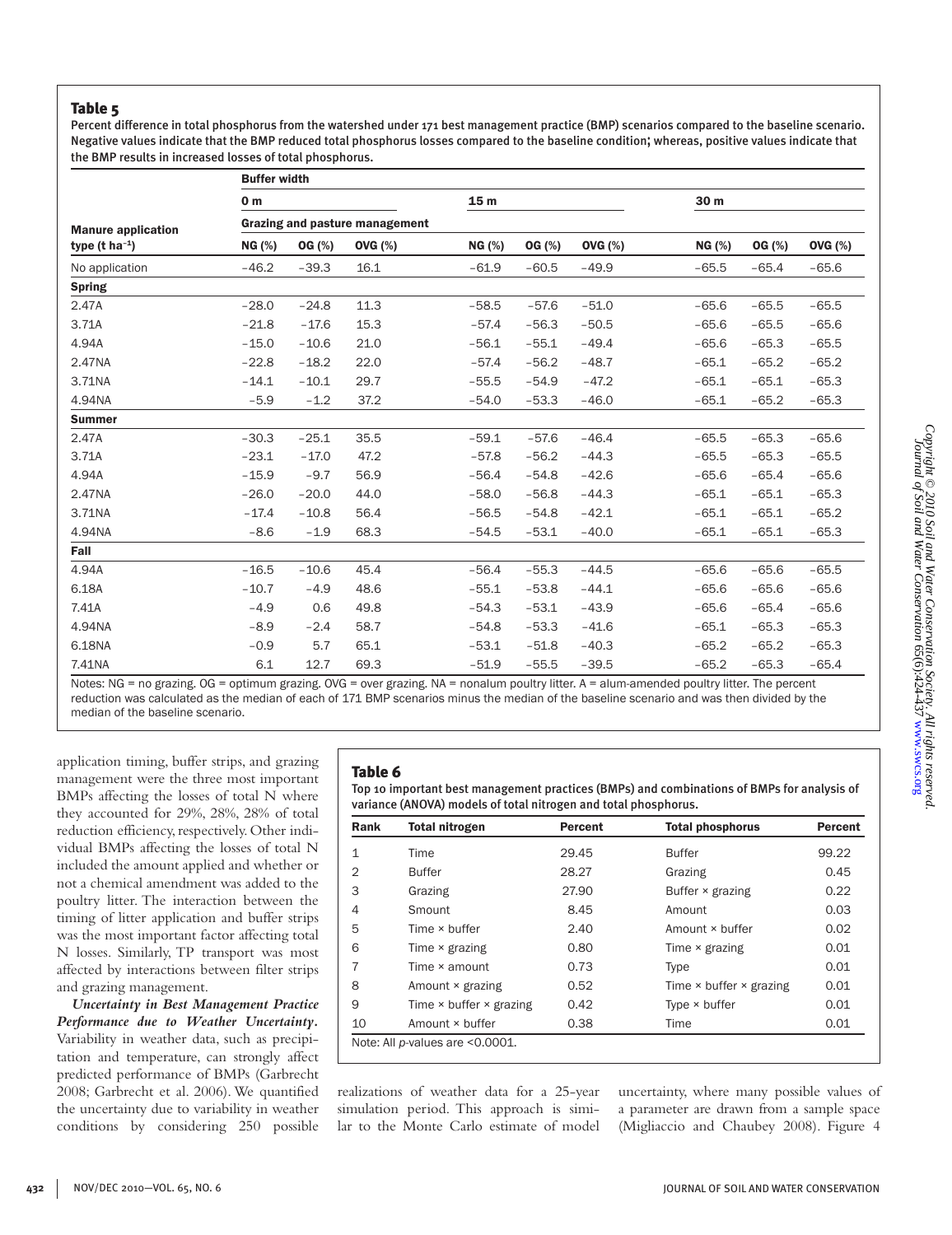## Figure 3

The interaction effects of litter rate, litter characteristics, litter application timing, grazing and buffer management on (a) total nitrogen (kg ha<sup>-1</sup>) and (b) total phosphorus (kg ha–1) losses.

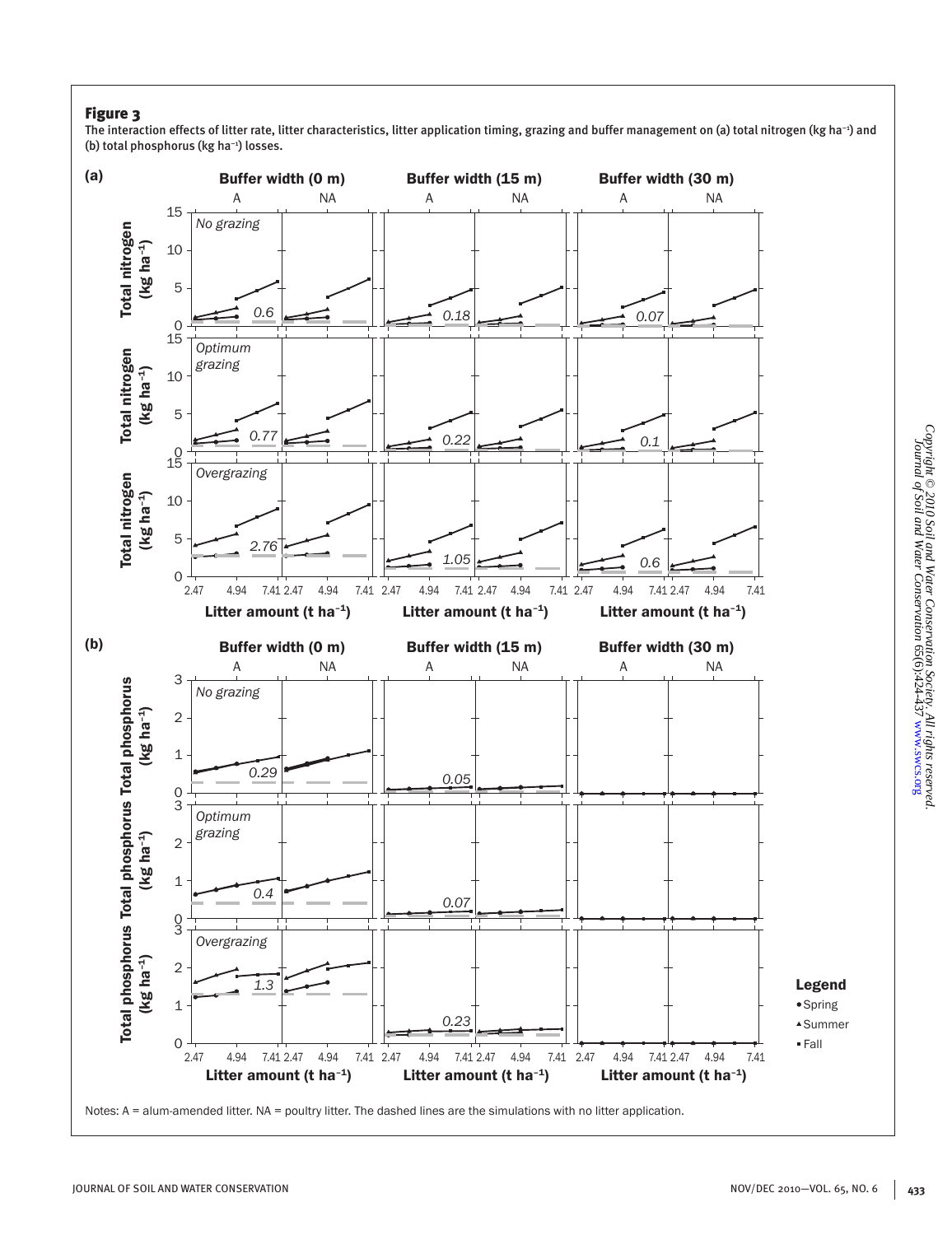shows a comparison of the historical measured and simulated precipitation, minimum temperature, and maximum temperature for each month for the watershed. The simulated minimum and maximum temperature closely followed the trend of measured data for each month  $(p > 0.05)$ . The means of the simulated precipitation for months April through August and October were similar to the means of the measured precipitation  $(p > 0.05)$ , while the means of simulated precipitation for other months were significantly lower than the measured precipitation  $(p < 0.05)$ . However, a greater variability in the simulated weather data was seen compared to the measured data. This was expected due to differences in the weather record for measured and simulated data. Measured data were for 13 years from 1990 to 2002, whereas the simulated data represented 25 years (2004 to 2028). As the simulation period increased, variability in the weather conditions can be expected to increase.

Figure 5 uses box and whisker plots to show uncertainty in BMP performance due to weather uncertainty for total N, mineral P, and TP losses from the watershed for each of 171 BMP scenarios evaluated in this study. Box plots show medians and 1st and 3rd quartile values. Whiskers show 10th and 90th percentile values of pollutant losses under each BMP scenario. For each pollutant, dashed horizontal lines represent median and 90th percentile values of pollutant losses under baseline conditions. Figure 5 shows that weather uncertainty affects pollutant transport from the watershed for all BMP scenarios. Variability in the baseline estimates ranged from 1.12 to 4.04 kg ha<sup>-1</sup> (1 to 3.60) lb ac<sup>-1</sup>) for total N, 0.14 to 0.59 kg ha<sup>-1</sup> (0.12 to  $0.53$  lb  $ac^{-1}$ ) for mineral P, and  $0.26$  to 1.09 kg ha<sup>-1</sup> (0.23 to 0.97 lb ac<sup>-1</sup>) for TP, respectively. A large variability in baseline estimates indicates that even if no changes are made in the watershed, pollutant losses will vary considerably depending upon the weather conditions. These results are similar to the data presented by Garbrecht et al. (2006) for a CEAP watershed in Oklahoma for which the authors showed that 33% variability in rainfall can result in 100% variability in runoff and 183% variability in sediment transport. A comparison of the pollutant losses under various BMPs scenarios suggests that many of the individual and combinations of BMPs will reduce the pollutant losses from the watershed compared to the current

## Figure 4

Comparison of monthly measured (1990 to 2002) and simulated (2004 to 2028) precipitation and minimum and maximum temperature data used in best management practice performance analyses of Soil and Water Assessment Tool model. Solid boxes denote the 1st and 3rd quartiles for 13 different measured monthly data, and transparent boxes denote the 1st and 3rd quartiles for 6,250 different monthly realizations (25 years × 250 weather realizations) used to quantify stochasticity in weather data. Whiskers for each month represent the 10th and 90th percentiles of the data, and the dots represent the outliers. Solid lines denote the mean of the measured monthly data, and dashed lines denote the mean of simulated monthly data.



conditions. This presents multiple options for watershed managers and farmers to consider for reducing losses of N and P from the watershed. However, when the uncertainty in the weather conditions are considered, 3rd quartile and 90th percentile values exceed

the baseline median values for many of these BMPs (for example see BMP scenarios 1 to 57), indicating that during certain weather conditions, the pollutant loads may exceed the baseline values, suggesting that the BMPs would not work in the watershed.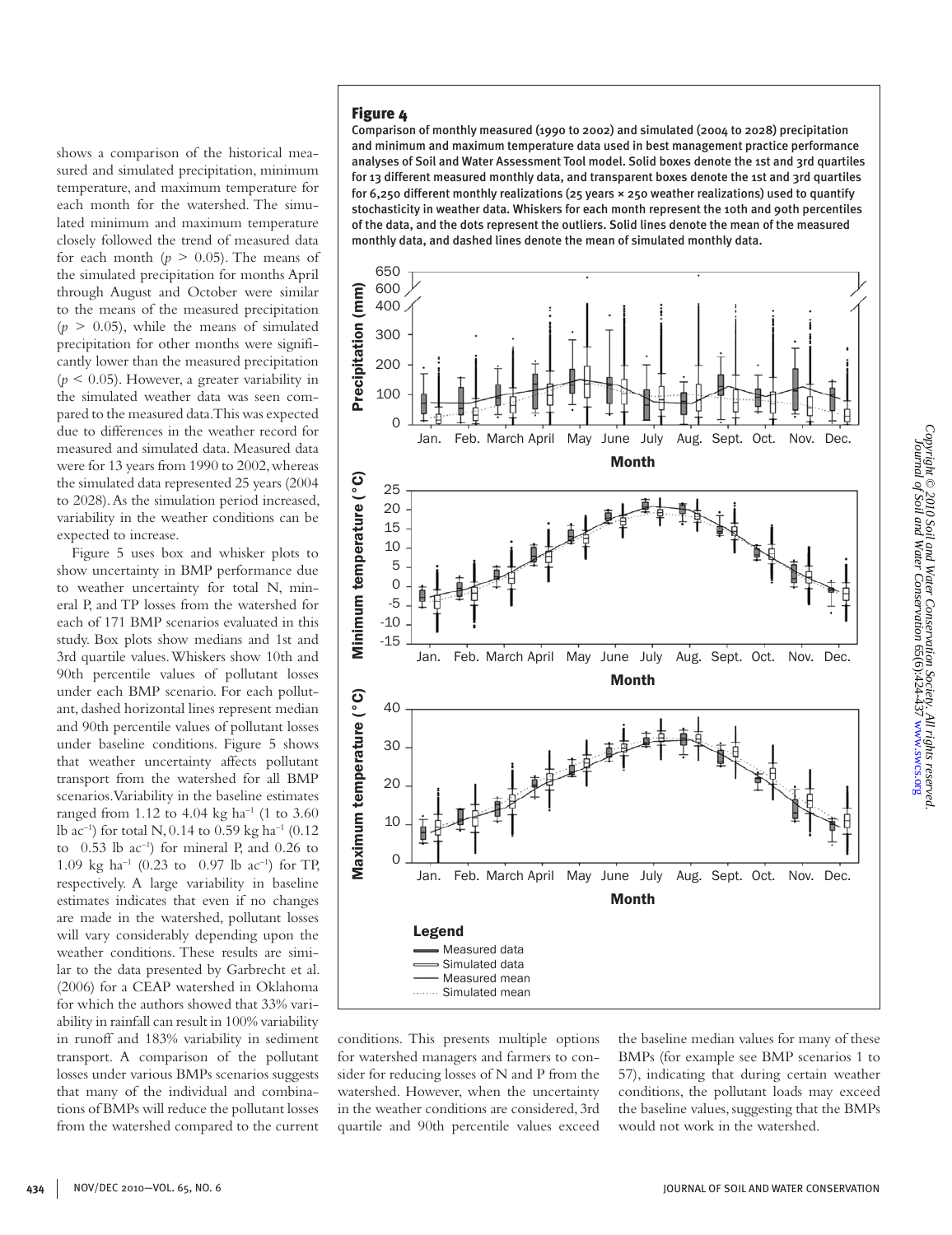## Figure 5

Annual total nitrogen (kg ha<sup>-1</sup>), mineral phosphorus (kg ha<sup>-1</sup>), and total phosphorus losses (kg ha–1) from the Lincoln Lake watershed under 171 best management practice (BMP) scenarios and the baseline scenario. Vertical lines for each scenario represent the uncertainty in BMP performance due to weather uncertainty. Solid boxes denote the 1st and 3rd quartiles for 6,250 different annual simulations (25 years × 250 weather realizations), and the whiskers denote the 10th and 90th percentiles for 6,250 annual simulations.



A comparison of variability in pollutant losses for overgrazed conditions (scenarios 39 to 57 in figure 5) indicates that pollutant losses exceeded the baseline values for most of the weather events. The 90th percentile values for these scenarios were much greater than the 90th percentile values obtained for the baseline conditions. When all BMP scenarios were compared with the baseline scenario for each simulated weather condition, weather induced variation in the

performance of BMPs in reducing total N losses ranged from  $-2.33$  to 0.59 kg ha<sup>-1</sup>  $(-2.07 \text{ to } 0.53 \text{ lb } \text{ac}^{-1})$ , from  $-2.31 \text{ to } 1.23 \text{ kg}$ ha<sup>-1</sup> (-2.06 to 1.09 lb ac<sup>-1</sup>) and from  $-2.14$ to 1.99 kg ha<sup>-1</sup> (-1.90 to 1.77 lb ac<sup>-1</sup>) for no grazing, optimum grazing, and overgrazing management, respectively. Similarly, weatherinduced variation in the performance of BMPs in reducing mineral P and TP losses for overgrazing management ranged from  $-0.46$  to 0.31 kg ha<sup>-1</sup> (-0.41 to 0.28 lb ac<sup>-1</sup>)

and  $-0.81$  to  $1.07$  kg ha<sup>-1</sup> ( $-0.72$  to  $0.95$ lb ac–1), respectively. These results indicate that overgrazing of pasture areas should be avoided in order to see any improvement in the water quality in this watershed.

Filter strips were generally effective in reducing losses of total N, mineral P, and TP even under uncertain weather conditions. The weather-induced variation in the performance of filter strips greater than 15 m (49.2 ft) resulted in a reduction of mineral and TP ranging from  $0.07$  to  $0.46$  kg  $ha^{-1}$  $(0.06 \text{ to } 0.41 \text{ lb } \text{ac}^{-1})$  and from 0.09 to 0.81 kg ha<sup>-1</sup> (0.08 to 0.72 lb ac<sup>-1</sup>), respectively. The losses of mineral and TP values from the watershed were less than the baseline losses for all weather conditions, indicating that the installation of buffer strips below pasture areas will likely result in water quality improvement. However, for certain BMP scenarios, total N losses exceeded the baseline values (e.g., see scenarios 96 to 114), indicating that even for 30 m (98.4 ft) buffer strips weather uncertainty can result in greater losses compared to the baseline values. The performance of 30 m buffer strip in reducing total N ranged from –2.33 to 0.63 kg ha<sup>-1</sup> (-2.07 to 0.56 lb ac<sup>-1</sup>) for all nutrient management and grazing management due to weather variability.

Often the success of BMPs is evaluated using monitoring data collected during the post-BMP implementation period. It is generally expected that pollutant loads will decrease compared to the pre-implementation period for BMPs to be deemed effective. The results from this study indicated that the effectiveness of BMPs can vary significantly due to weather uncertainty. Extreme weather events observed during postimplementation years can considerably increase or decrease BMP effectiveness compared to the baseline conditions. The effectiveness of conservation practices for a dry period will have a different effectiveness value than the assessment for a wet period, which has greater runoff, soil erosion, and transport (Garbrecht et al. 2006). The dynamic climate can lead to different effectiveness values for the same conservation practices.

#### Summary and Conclusions

The objectives of this study were to (1) evaluate the effectiveness of 171 different BMP scenarios in reducing losses of total N, mineral P, and TP from a pasture watershed; (2) quantify interactions among BMPs in reduc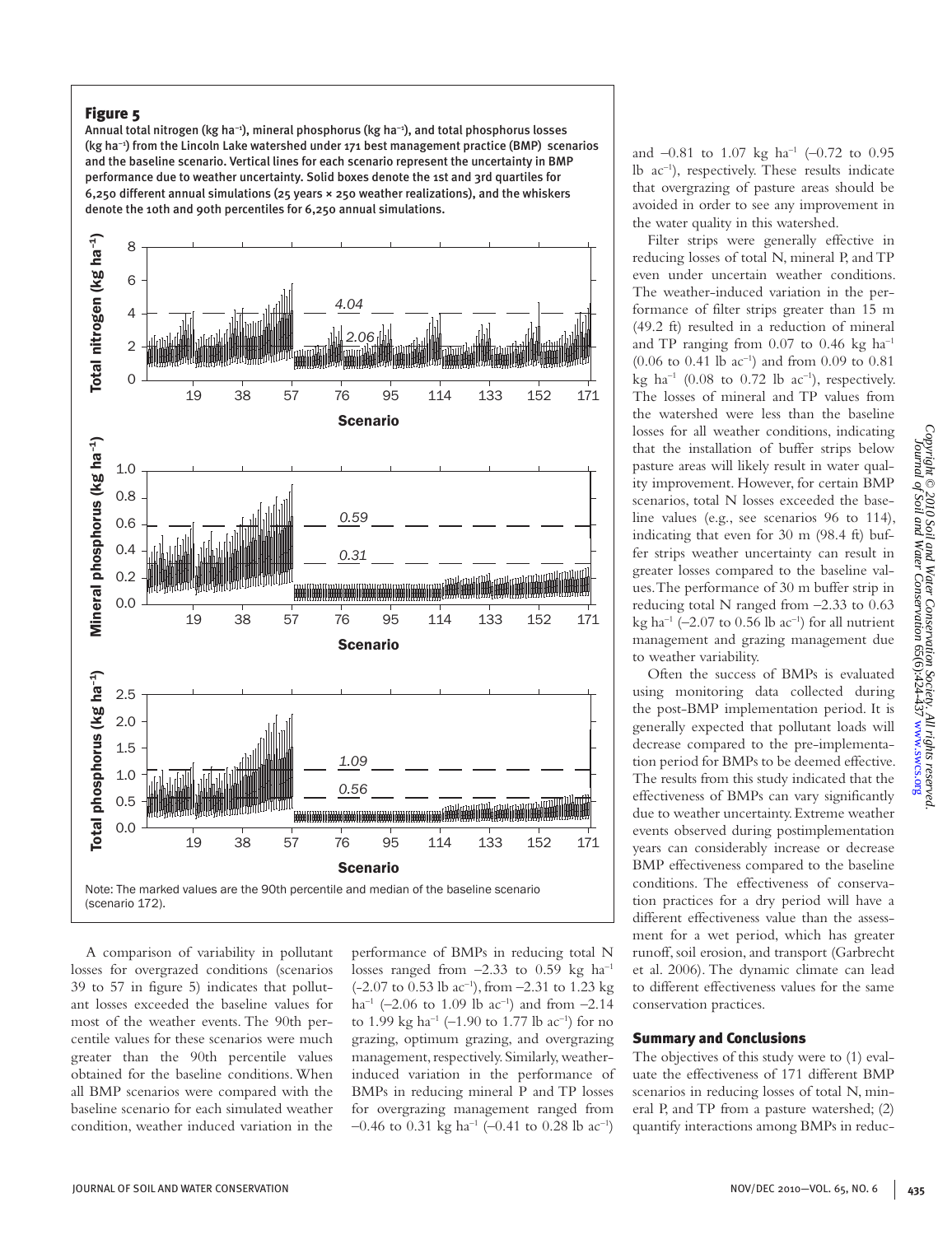ing pollutants of concern; and (3) evaluate impacts of uncertainty in weather conditions on water quality improvement and BMP performance. A SWAT model, along with measured watershed geophysical characteristics in combination with the data for weather conditions of a 25-year simulation period were used to accomplish these objectives. The following conclusions can be drawn from the results obtained in this study.

- 1. In comparison to the baseline conditions, total N, and TP losses increased with grazing intensity and litter application rates. Fall application resulted in minimum reductions in total N and TP.
- 2. Overgrazing of pasture areas resulted in the greatest losses of nutrients for all litter application rates, timings, and buffer management. Overgrazing in pasture areas must be avoided if any improvement in the water quality from other BMPs is to be expected.
- 3. Buffer strips and litter application timing were the two most important BMPs affecting the losses of total N and TP from the pasture areas, respectively.
- 4. A large variability in baseline conditions due to weather uncertainty indicated that even if no changes are made in the watershed, pollutant losses will vary considerably due to inherent variability in weather conditions. Many of the BMP combinations will reduce pollutant losses from the watershed compared to the baseline conditions. However, when weather uncertainty is considered, the 3rd quartile and 90th percentile estimated values exceed the baseline median values, suggesting that the weather variability may mask the reduction in pollutant losses due to BMPs implemented in the watershed. Due to the impacts of weather on water quality, weather variation and uncertainty should be taken into account for assessment of conservation practices in CEAP watersheds.

#### Acknowledgements

This study was supported by the USDA Cooperative State Research, Education, and Extension Service under the CEAP (project number 2005-48619-03334). We acknowledge the support by the National Science Foundation TeraGrid program to provide access to the Condor network for model simulations and the technical support of the Purdue University High Performance Computing Center. Comments provided by two anonymous reviewers and an associate editor greatly improved an earlier version of this manuscript.

#### References

- Abu-Zreig, M., R.P. Rudra, M.N. Lalonde, H.R. Whiteley, and N.K. Kaushik. 2004. Experimental investigation of runoff reduction and sediment removal by vegetated filter strips. Hydrological Processes 18:2029–2037.
- Arnold, J.G., R. Srinivasan, R.S. Muttiah, and J.R. Williams. 1998. Large area hydrologic modeling and assessment - Part 1: Model development. Journal of the American Water Resources Association 34(1):73-89.
- ASABE (American Society of Agricultural and Biological Engineers). 2005. Manure production and characteristics. ASAE D384.2.
- Babiker, I.S., M.A.A. Mohamed, H. Terao, K. Kato, and K. Ohta. 2004. Assessment of groundwater contamination by nitrate leaching from intensive vegetable cultivation using geographical information system. Environment International 29(8):1009-1017.
- Bouraoui, F., B. Grizzetti, K. Granlund, S. Rekolainen, and G. Bidoglio. 2004. Impact of climate change on the water cycle and nutrient losses in a Finnish catchment. Climatic Change 66(1-2):109-126.
- Burkart, M.R., and J.D. Stoner. 2002. Nitrate in aquifers beneath agricultural systems. Water Science and Technology 45(9):19-28.
- CAST (Center for Advanced Spatial Technologies). 2004. 2004 Land Use/Land Cover Data. http://www.cast. uark.edu/cast/geostor/.
- Chambers, P.A., R. Meissner, F.J. Wrona, H. Rupp, H. Guhr, J. Seeger, J.M. Culp, and R.B. Brua. 2006. Changes in nutrient loading in an agricultural watershed and its effects on water quality and stream biota. Hydrobiologia 556:399-415.
- Chaubey, I., D.R. Edwards, T.C. Daniel, P.A. Moore, and D.J. Nichols. 1995. Effectiveness of vegetative filter strips in controlling losses of surface-applied poultry litter constituents. Transactions of the American Society of Agricultural Engineers 38(6):1687-1692.
- Chaubey, I., C.T. Haan, S. Grunwald, and J.M. Salisbury. 1999a. Uncertainty in the model parameters due to spatial variability of rainfall. Journal of Hydrology 220(1-2):48-61.
- Chaubey, I., C.T. Haan, J.M. Salisbury, and S. Grunwald. 1999b. Quantifying model output uncertainty due to spatial variability of rainfall. Journal of the American Water Resources Association 35(5):1113-1123.
- Condor Team. 2007. Condor® Version 6.8.7 Manual. http:// www.cs.wisc.edu/condor/manual/v6.8.7/index.html.
- DeLaune, P.B., P.A. Moore, D.K. Carman, A.N. Sharpley, B.E. Haggard, and T.C. Daniel. 2004. Development of a phosphorus index for pastures fertilized with poultry litter - Factors affecting phosphorus runoff. Journal of Environmental Quality 33(6):2183-2191.
- Edwards, D.R., and T.C. Daniel. 1992. Potential runoff quality effects of poultry manure slurry applied to fescue plots.

Transactions of the American Society of Agricultural Engineers 35(6):1827-1832.

- Edwards, D.R., T.C. Daniel, H.D. Scott, J.F. Murdoch, M.J. Habiger, and H.M. Burks. 1996. Stream quality impacts of best management practices in a northwestern Arkansas basin. Water Resources Bulletin 32(3):499-509.
- Garbrecht, J.D. 2008. Multi-year precipitation variations and watershed sediment yield in a CEAP benchmark watershed. Journal of Soil and Water Conservation 63(2):70-76, doi:10.2489/jswc.63.2.70.
- Garbrecht, J.D., P.J. Starks, and J.L. Steiner. 2006. The underappreciated climate factor in CEAP. Journal of Soil and Water Conservation 61(4):110A-112A.
- Gassman, P.W., M.R. Reyes, C.H. Green, and J.G. Arnold. 2007. The soil and water assessment tool: Historical development, applications, and future research directions. Transactions of the American Society of Agricultural Engineers 50(4):1211-1250.
- Gilley, J.E., and L.M. Risse, 2000. Runoff and soil loss as affected by the application of manure. Transactions of the American Society of Agricultural Engineers 43(6):1583-1588.
- Gillingham, A.G., and B.S. Thorrold. 2000. A review of New Zealand research measuring phosphorus in runoff from pasture. Journal of Environmental Quality 29(1):88-96.
- Gilmour, J.T., M.A. Koehler, M.L. Cabrera, L. Szajdak, and P.A. Moore. 2004. Alum treatment of poultry litter: Decomposition and nitrogen dynamics. Journal of Environmental Quality 33(1):402-405.
- Gitau, M.W., I. Chaubey, E. Gbur, J.H. Pennington, and B. Gorham. 2010. Impacts of land-use change and best management practice implementation in a Conservation Effects Assessment Project watershed: Northwest Arkansas. Journal of the Soil and Water Conservation 65(6):353-368, doi:10.2489/jswc.65.6.353.
- Gitau, M.W., L. Chiang, M. Sayeed, and I. Chaubey. n.d. Large scale watershed modeling using distributed computing in Condor and SWAT model. Simulation. (In review).
- Gitau, M.W., W.J. Gburek, and P.L. Bishop. 2008. Use of the SWAT model to quantify water quality effects of agricultural BMPs at the farm-scale level. Transactions of the American Society of Agricultural and Biological Engineers 51(6):1925-1936.
- Gitau, M.W., W.J. Gburek, and A.R. Jarrett. 2005. A tool for estimating best management practice effectiveness for phosphorus pollution control. Journal of Soil and Water Conservation 60(1):1-10.
- Gollamudi, A., C.A. Madramootoo, and P. Enright. 2007. Water quality modeling of two agricultural fields in southern Quebec using SWAT. Transactions of the American Society of Agricultural and Biological Engineers 50(6):1973-1980.
- Green, C.H., M.D. Tomer, M. Di Luzio, and J.G. Arnold. 2006. Hydrologic evaluation of The Soil and Water Assessment Tool for a large tile-drained watershed in Iowa. Transactions of the American Society of Agricultural and Biological Engineers 49(2):413-422.